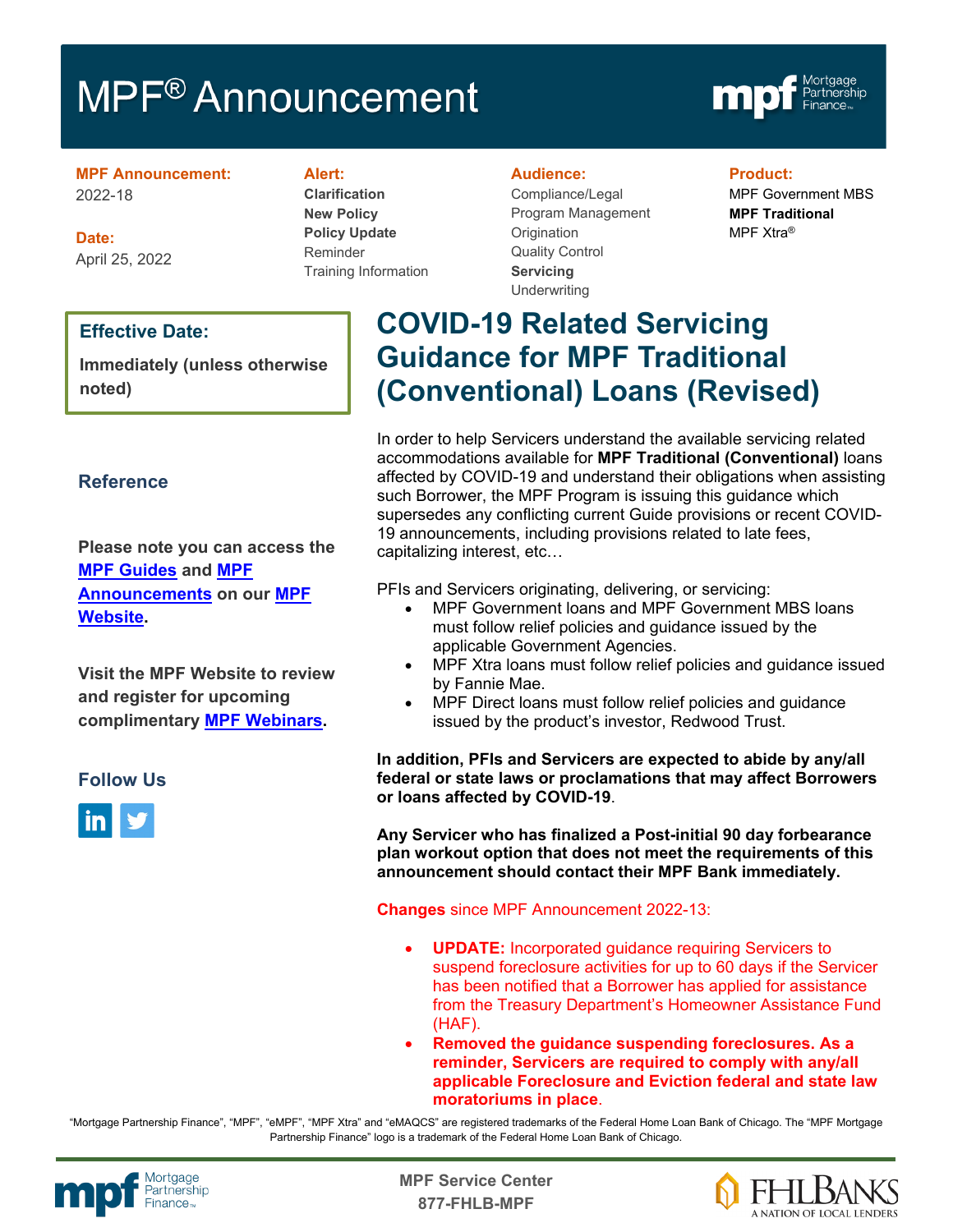l The following temporary policies are covered in this announcement. New and updated policies are noted, other policies remain as originally issued:

- Taxes, Insurance, MI payments and other advances (Issued on April 23, 2020)
- Disbursing insurance loss proceeds (Issued on September 14, 2020)
- Impact of COVID-19 on previously modified loans (Issued on September 14, 2020)
- Initial 90 day forbearance period (Issued on March 19, 2020, and updated on April 23, 2020, and July 7, 2020)
- Post-initial 90 day forbearance plan (Issued on March 19, 2020, updated on April 23, 2020, April 30, 2020, May 19, 2020, July 7, 2020, March 25, 2021, and March 10, 2022)
- COVID-19 Payment Deferral Plan (Issued on May 19, 2020, and updated on July 7,2020, September 14, 2020, March 25, 2021, and March 10, 2022)
	- o Determining eligibility for a COVID-19 payment deferral (July 15, 2021)
	- o Determining eligibility for a COVID-19 payment deferral for a Texas Section 50(a)(6) loan
	- o Performing an Escrow Analysis (Issued on September 14, 2020, Updated on December 10, 2021)
	- o Determining the COVID-19 payment deferral terms
	- $\circ$  Completing a COVID-19 payment deferral (July 15, 2021, and updated on October 8, 2021)
	- o Soliciting the Borrower for a post-forbearance COVID-19 payment deferral (July 15, 2021)
	- $\circ$  Processing a COVID-19 payment deferral for a mortgage loan with mortgage insurance
	- o Credit bureau reporting for a COVID-19 payment deferral
	- $\circ$  Handling fees and late charges in connection with a COVID-19 payment deferral
	- o Servicing fees for a COVID-19 payment deferral
	- o COVID-19 Payment deferral expenses
	- o Reporting responsibilities for a COVID-19 payment deferral
- COVID-19 Loan Modification (Issued March 10, 2022, updated March 28, 2022)
- Workout hierarchy (Issued April 30, 2020, updated May 19, 2020 and March 10, 2022)
- Attempting to establish QRPC (Issued March 26, 2020)
- Late Fees (Issued March 20, 2020)
- Reporting a reason for delinquency code (Issued March 26, 2020 and updated July 7, 2020)
- Property inspections and preservation (Issued March 26, 2020 and updated May 19, 2020)
- Mortgage Insurance Termination Requests (Issued December 21, 2021)
- Obtaining valuations associated with MI termination requests (Issued March 26, 2020)
- Electronic Signatures (Issued April 10, 2020)
- Credit reporting (Issued March 20, 2020 and updated May 19, 2020)
- Foreclosure & Eviction sales (Issued March 20, 2020, updated May 19, 2020, June 23, 2020, September 14, 2020, December 21, 2020, January 27, 2021, February 24, 2021, February 26, 2021, June 29, 2021, July 15, 2021, August 3, 2021, April 21, 2022, and April 25, 2022) (UPDATED)
- Bankruptcy Requirements (Issued May 19, 2020, July 15, 2021, and March 28, 2022)
- Training (Updated July 7, 2020)
- General resources
	- o Appendix A: COVID-19 Payment Deferral Agreement
	- o Appendix B: COVID-19 Payment Deferral Plan Worksheet (Updated July 15, 2021)
	- o Appendix C: Payment Deferral Post COVID-19 Forbearance Solicitation Cover Letter (Issued July 15, 2021)
	- o Appendix D: COVID-19 Trial Period Plan Cover Letter (Issued March 10, 2022)
	- o Appendix E: COVID-19 Modification Cover Letter (Issued March 10, 2022)

To assist Borrowers who have experienced a hardship resulting from COVID-19 (for example, unemployment, reduction in regular work hours, or illness of a Borrower/Co-Borrower or dependent family member) which has





A NATION OF LOCAL LENDERS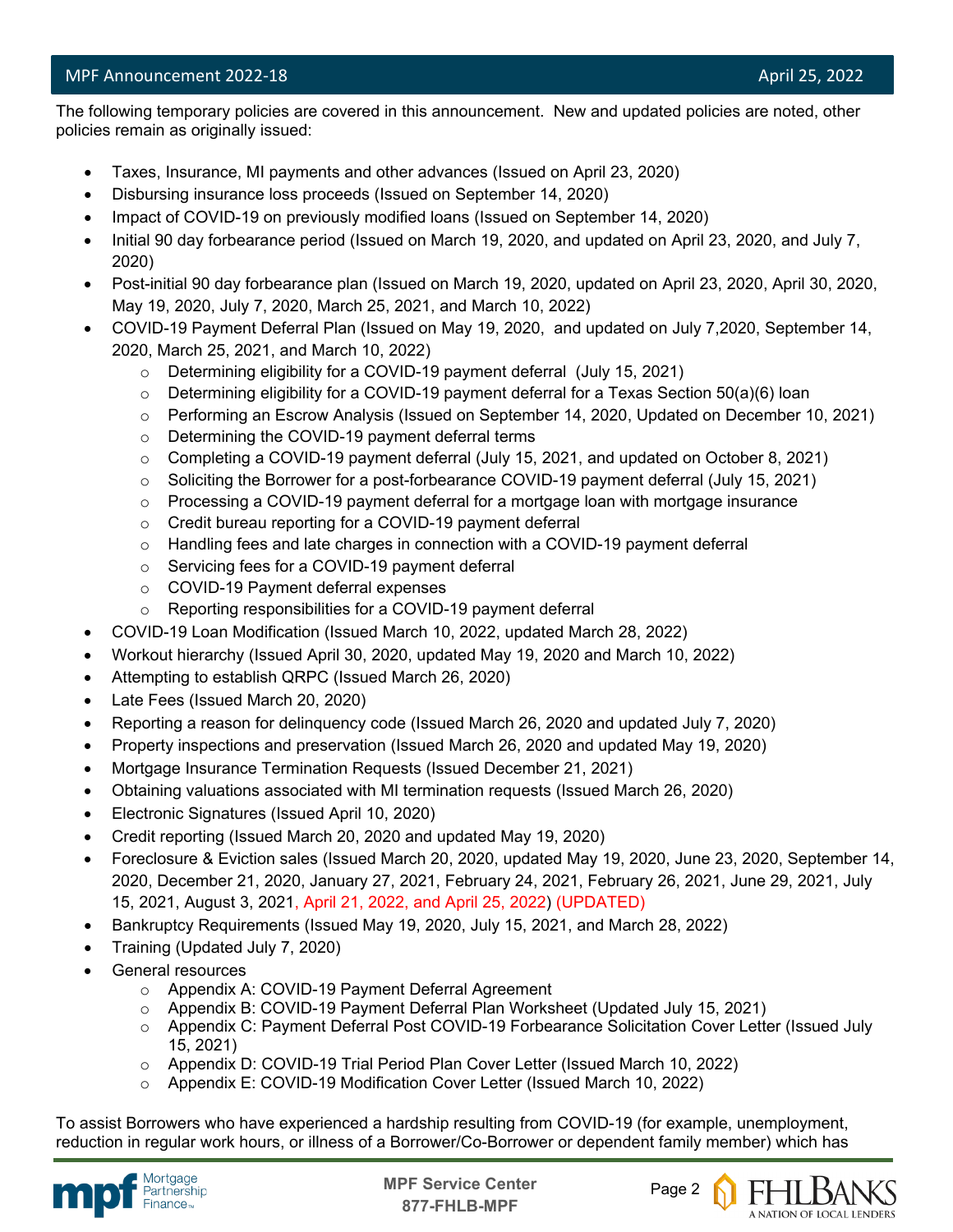l

 impacted their ability to make their monthly mortgage loan payment, the Servicer should follow the guidance provided for in this Announcement.

As a reminder, Servicers are expected to abide by any/all federal or state laws. If Servicers are providing accommodations to comply with any applicable law or investor requirement that conflicts with the guidance published in the MPF Guides or in the MPF Traditional COVID-19 announcements, then Servicers are required to notify the MPF Provider and MPF Bank to ensure that accurate records are maintained.

The Servicer must achieve quality right party contact (QRPC) with the Borrower prior to offering a forbearance plan or any other loss mitigation option.

Servicers must obtain mortgage insurance company's approval (if applicable) prior to granting any forbearance plan or any other loss mitigation option, and must obtain prior approval through the MPF Provider before granting relief that exceeds the guidance or timeframes provided for in this announcement.

Servicers under the Scheduled/Scheduled remittance option are expected to continue making monthly payments to the mortgage loans' investor as required under Applicable Agreements.

#### **Taxes, Insurance, MI payments and other advances**

All Servicers (regardless of remittance type) are required to make any and all advances necessary to preserve the lien and the property (including taxes, insurance, MI payments), as is currently required under the MPF Guides, regardless of loan status at time of granting a COVID-19 forbearance or of escrow status of the loan, for the duration of the forbearance plan. Servicers will want to ensure the agreed upon method of repayment of the forbearance plan takes into account repayment of these advances, as permitted under Applicable Laws, the Note, and the Security Instrument.

Effective: April 23, 2020

# **Disbursing insurance loss proceeds**

When determining the mortgage loan status for disbursing insurance loss proceeds for a Borrower impacted by COVID-19 Servicer must consider the loan to be current or less than 31 days delinquent for purposes of disbursing insurance loss proceeds if:

- the Borrower experienced a COVID-19 related hardship;
- the mortgage loan was current or less than two months delinquent as of March 1, 2020, the effective date of the National Emergency declaration related to COVID-19; and
- at the time of the loss event, the Borrower is performing on a COVID-19 related forbearance plan, repayment plan, or Temporary Loan Payment Modification Plan.

The Servicer must otherwise disburse the proceeds in accordance with MPF Traditional Servicing Guide Section 4.6 Property Loss Events and Insurance Loss Settlements.

The Servicer must document in the mortgage loan servicing file the date that the COVID-related hardship began and the date of the insured loss event.

Effective: September 14, 2020

# **Impact of COVID-19 on Previously Modified Loans**

If at the time of the forbearance request, the mortgage loan was previously modified or in an initial trial period for a temporary loan modification, (pursuant to MPF Traditional Servicing guide Section 9 – Temporary Loan Payment Modification Plan), the Borrower will not lose good standing/terminate the terms of the loan modification if the Borrower:

- $\circ$  immediately reinstates the mortgage loan upon expiration of the COVID-19 related forbearance plan, or
- transitions directly from a COVID-19 related forbearance plan to a repayment plan.



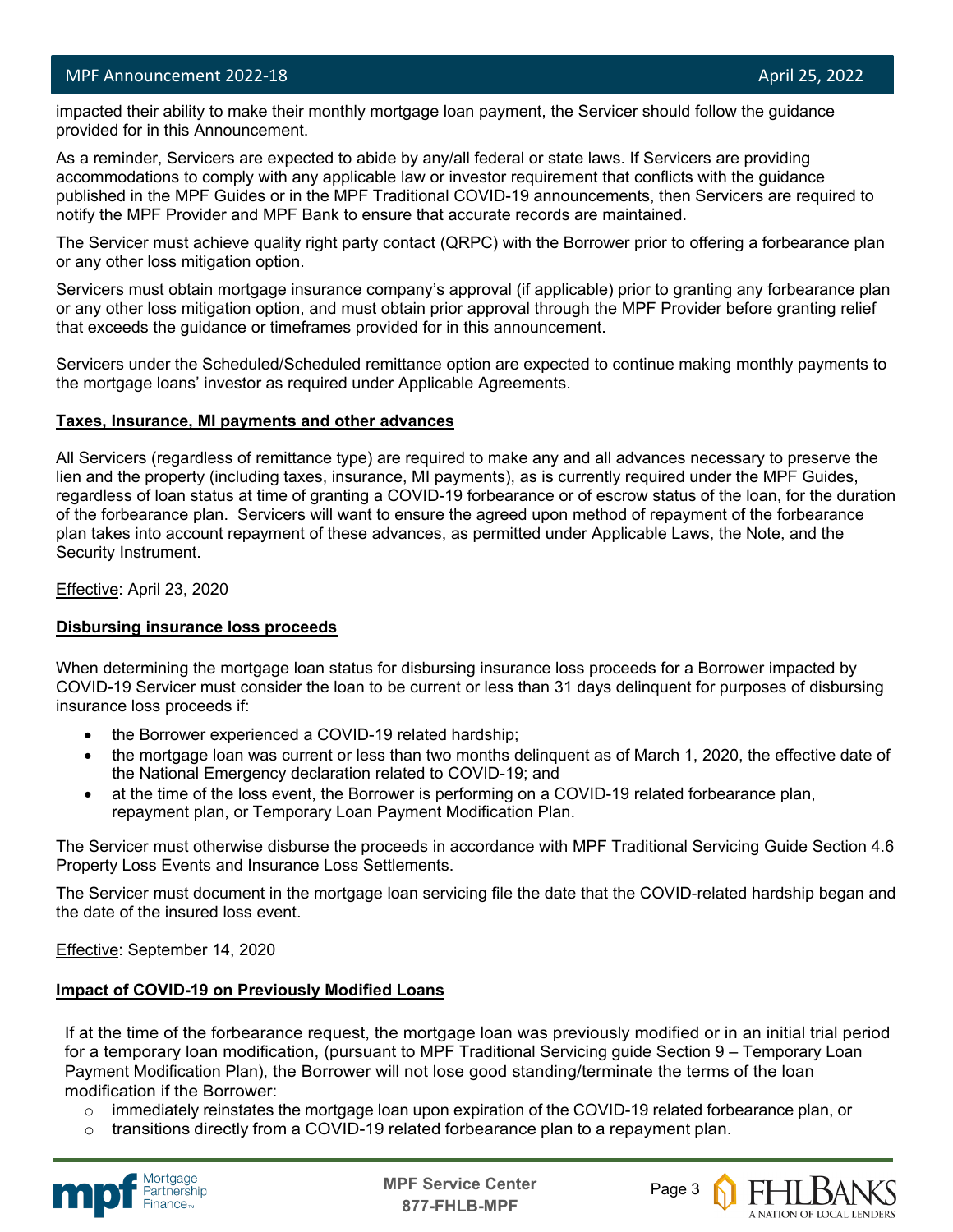Effective: September 14, <sup>2020</sup>

l

# **Initial 90 day forbearance period**

When a Borrower has requested a forbearance based on COVID-19 related difficulties, Servicers may grant a forbearance of up to 90 day regardless of the status of the loan at the time of the request, and without obtaining any documentation of Borrower hardship. No prior approval is needed from the MPF Bank or MPF Provider. However, Servicers are required to ensure the granting of the forbearance is acceptable to any applicable MI company.

The forbearance plan may be verbally agreed upon by the Borrower, but the terms of the plan should be provided to the Borrower in writing, as soon after granting the plan as possible, and should include a description of what the Borrower should expect during the plan period, that the payments which are the subject of the forbearance plan have only been delayed or reduced, not forgiven, and that once the forbearance plan is complete, the Borrower will be responsible for bringing the loan current, through a reinstatement, paying the loan in full or pursuant to a subsequent loss mitigation plan to be agreed to prior to the expiration of the forbearance plan.

The Servicer must also inform the Borrower that he or she may shorten a forbearance plan term at any time to reduce the amount of payments which are being delayed or reduced.

Borrower's acknowledgment or signature is not required.

The Servicer must report the loan on the Delinquent Mortgage & Bankruptcy Status Report (Exhibit B) monthly with an Action Code = 12, a Delinquency Status Code = 9, a Delinquency Reason Code = 22 accompanied by the Loss Mitigation Approval (effective) Date and Loss Mitigation Estimated Completion Date or Loss Mitigation Actual Completion Date, as applicable.

**Effective: March 19, 2020 (Updated April 23, 2020, and July 7, 2020)** 

# **Post-initial 90 day forbearance plan**

Servicers are expected to begin attempts to contact the Borrowers who have received an initial 90 day forbearance plan in response to COVID-19 no later than 30 days prior to the expiration of the forbearance plan term, to complete an assessment of each Mortgage Loan to determine the appropriate workout alternative that best fits the Borrower's circumstances and determine what loss mitigation option is appropriate, based on eligibility criteria and the Workout Hierarchy in this announcement.

Loss mitigation options available post initial 90 day forbearance, to Borrowers affected by COVID-19, include:

- extending the initial 90 day forbearance plan
	- $\circ$  Where the hardship appears not to be resolved, Servicer may extend forbearance to Borrower in separate, shorter incremental periods, with total forbearance period (including the initial 90 day forbearance period) not to exceed 12 months
	- $\circ$  Servicers must complete an assessment of each Borrower to determine that an extension of the forbearance plan period is the appropriate workout alternative that best fits the Borrower's circumstances
	- $\circ$  Servicer's must submit the following to the MPF Provider to obtain prior approval:
		- Workout Worksheet (Form SG354) and all required supporting documentation as indicated on the Workout Worksheet;
		- A copy of the proposed Forbearance Plan; and
		- Borrower Hardship Certification (Form SG402)
	- o Servicers must ensure the granting of the extended forbearance is acceptable to any applicable MI company – proof must be retained in the Mortgage File.
	- o Servicer must ensure priority of the lien of the Mortgage Loan remains in effect and is not adversely affected.
	- $\circ$  The plan must be in a written agreement, must meet all Applicable Law requirements, and must be executed by both the Borrower and the Servicer – no form required but must include "Failure to





A NATION OF LOCAL LENDERS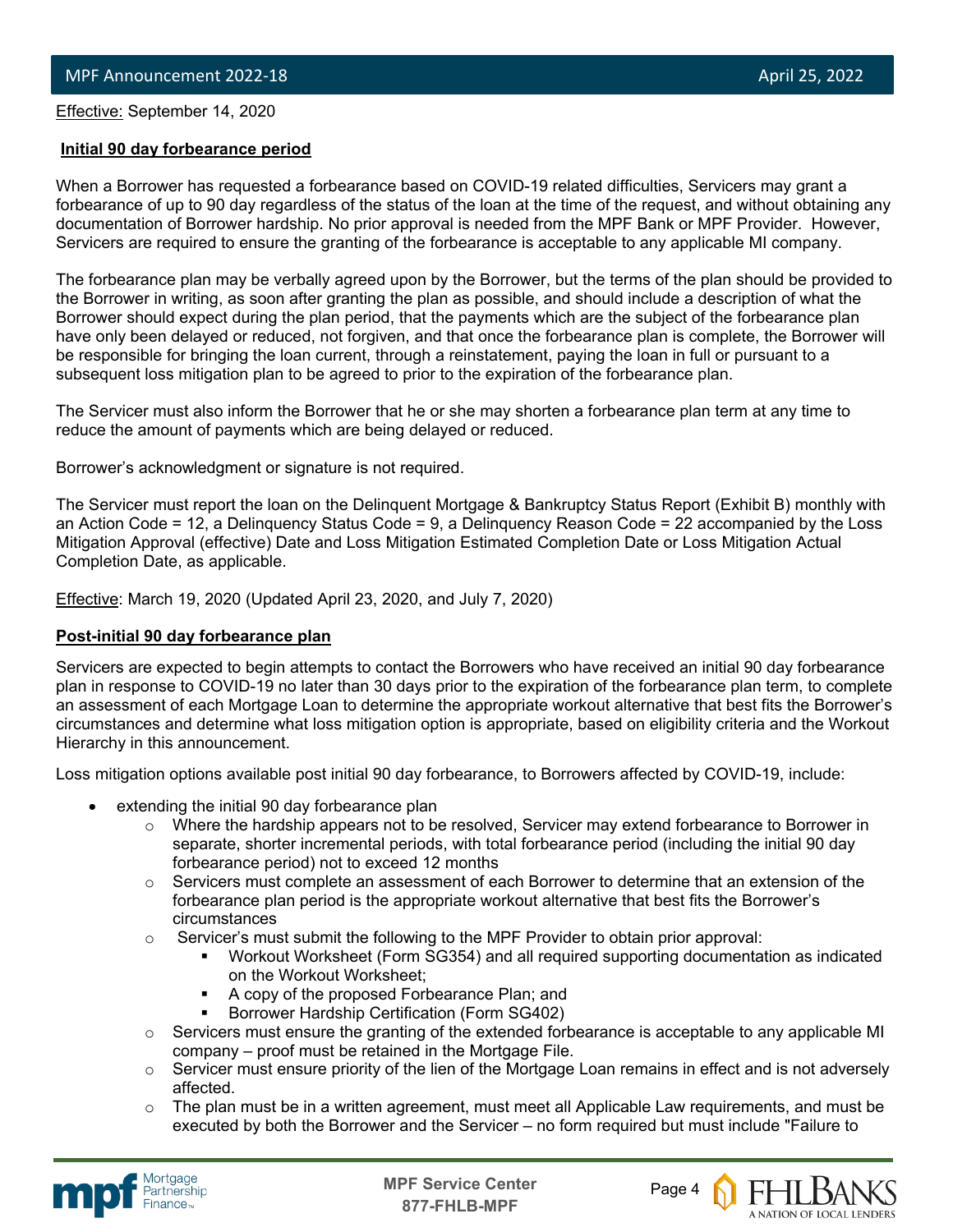abide by the terms of the agreement will result in the termination of the Forbearance Plan and all missed payments being due immediately."

- $\circ$  Prior to the expiration of a forbearance extension, Servicer must complete an assessment to determine the appropriate workout alternative that best fits the Borrower's circumstances.
- o The Servicer must report the loan on the Delinquent Mortgage & Bankruptcy Status Report (Exhibit B) monthly with an Action Code = 20, a Delinquency Status Code = 9, a Delinquency Reason Code = 22, Loss Mitigation Type = FFA (Formal Forbearance Agreement), accompanied by the Loss Mitigation Approval (effective) Date and Loss Mitigation Estimated Completion Date or Loss Mitigation Actual Completion Date, as applicable.
- extending forbearance plan past 12 months
	- o For mortgage loans actively performing on a COVID-19 related forbearance plan as of March 25, 2021 and that are nearing the accumulative forbearance plan term of 12 months, where the Borrower's hardship has not been resolved, the Servicer is authorized to:
		- grant extensions of the forbearance plan term in increments of up to 3 months, not to exceed accumulative total forbearance period of 18 months (calculated from the initial granting of the forbearance plan).
		- the Borrower must request each extension individually, and
		- Servicers are required to assess and process each request in the same manner as provided for under "extending the initial 90 day forbearance plan" above.
- reinstatement
	- $\circ$  Where the hardship has been resolved, and Borrower is able to reinstate the loan by repaying full amount of arrears resulting from a COVID-19 forbearance plan, Servicer must require the Borrower to make such payment in a lump sum at the end of the COVID-19 forbearance plan.
	- $\circ$  Borrower will resume their regular monthly payments at the end of the COVID-19 forbearance plan period.
	- $\circ$  If the loan does not become current in the month the Servicer has been notified that the Borrower intends to reinstate, the Servicer must report the loan on the Delinquent Mortgage & Bankruptcy Status Report (Exhibit B) by repeating what was reported in the previous month but changing the Delinquency Status Code to = 20, accompanied by the Loss Mitigation Approval (effective) Date and Loss Mitigation Estimated Completion Date or Loss Mitigation Actual Completion Date, as applicable.
- repayment plan (see MPF Traditional Servicing Guide 8.5.4):
	- $\circ$  Where the hardship appears to have been resolved, and Borrower is not able to reinstate the loan, Servicer must assess Borrower for a repayment plan that would allow Borrower to make payments in excess of the regular monthly payments over a period not to exceed 12 months to cover full amount of arrears resulting from a COVID-19 forbearance plan (including principal, interest and advances as described in the "Taxes, Insurance, MI payments and other advances" section above) as permitted by Applicable Law and loan documents.
		- If repayment period of up to 3 months:
			- no prior approval needed from MPF Bank or MPF Provider
		- If repayment period of over 3 months without exceeding 12 months:
			- Servicer's must submit the following to the MPF Provider to obtain prior approval:
				- o Workout Worksheet (Form SG354)
				- o Borrower Hardship Certification (Form SG402).
			- plan must be in a written agreement, must meet all Applicable Law requirements and must be executed by both the Borrower and the Servicer
		- If repayment period of more than 12 months is required, Servicers must receive prior approval by submitting request to the MPF Provider or Servicer may consider a COVID-19 payment deferral plan (See below)
	- $\circ$  MI approval is required (where applicable) proof must be retained in the Mortgage File
	- $\circ$  Servicer must ensure priority of the lien of the Mortgage Loan remains in effect and is not adversely affected.
	- $\circ$  The Servicer must report the loan on the Delinquent Mortgage & Bankruptcy Status Report (Exhibit B) monthly with an Action Code = 20, a Delinquency Status Code = 12, a Delinquency Reason





A NATION OF LOCAL LENDERS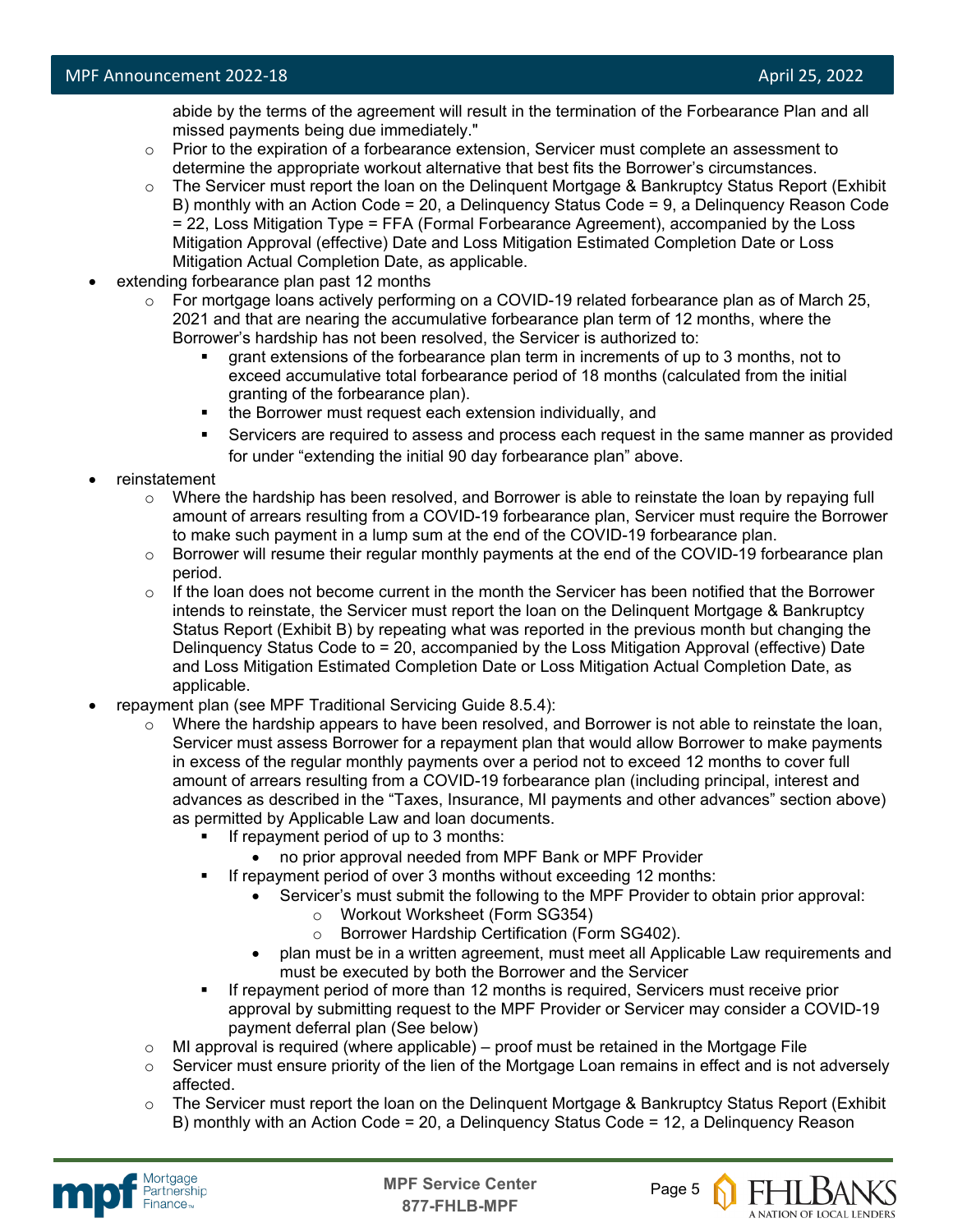Code = 22 accompanied by the Loss Mitigation Approval (effective) Date and Loss Mitigation Estimated Completion Date or Loss Mitigation Actual Completion Date, as applicable.

- payment deferral plan
	- $\circ$  Where the hardship appears to have been resolved, and the Borrower does not have the ability to afford a repayment plan, Servicer must assess Borrower for a COVID-19 deferral plan. (see applicable sections below for requirements).
- loan modification
	- $\circ$  Where the Borrower is experiencing a hardship that has resulted in a permanent or long-term decrease in income or increase in expenses Servicer must assess Borrower for a COVID-19 loan modification **(see applicable sections below for requirements)**
- liquidation workout option
	- $\circ$  Where the Borrower is experiencing a hardship that has resulted in a permanent or long-term decrease in income or increase in expenses, and the Borrower no longer wishes to remain in the home, Servicer must assess Borrower for a:
		- Short Sale (MPF Traditional Servicing Guide Section 8.6.1) or
		- Deed-in-Lieu of Foreclosure (MPF Traditional Servicing Guide Section 8.6.2)
	- $\circ$  To report a Short Sale, the Servicer must report the loan on the Delinguent Mortgage & Bankruptcy Status Report (Exhibit B) monthly with an Action Code = 20, a Delinquency Status Code = 17, a Delinquency Reason Code = 22, a Loss Mitigation Type = SS accompanied by the Loss Mitigation Approval (effective) Date and Loss Mitigation Estimated Completion Date or Loss Mitigation Actual Completion Date, as applicable.
	- $\circ$  To report a Deed-in-Lieu, the Servicer must report the loan on the Delinguent Mortgage & Bankruptcy Status Report (Exhibit B) monthly with an Action Code = 20, a Delinquency Status Code = 44, a Delinquency Reason Code = 22, a Loss Mitigation Type = DIL accompanied by the Loss Mitigation Approval Date and Loss Mitigation Estimated Completion Date or Loss Mitigation Actual Completion Date as applicable.

Interest should continue accruing at the Note rate during the forbearance period, but should not be compounded on the missed payments after the forbearance period(s) concludes.

In addition, no late fees, administrative fees or other such fees should be applied to any of the payments that were part of a COVID-19 related forbearance plan (either initial or extended), and should not be included in any repayment plan or loan modification plan for such payments.

Efforts to assess Borrowers for these loss mitigation options must continue until either QRPC is achieved or the forbearance plan term has expired.

Servicers can reach out to their MPF Bank and/or the MPF Provider (as applicable) when they encounter a particular situation they wish to address that does not meet these requirements.

Effective: March 19, 2020 (updated on April 23, 2020, April 30, 2020, May 19, 2020, July 7, 2020, March 25, 2021 and March 10, 2022)

# **COVID-19 Payment Deferral Plan**

The MPF Program provides a home retention workout option for **MPF Traditional (Conventional)** loans, enabling Servicers to assist eligible Borrowers who are nearing the end of a COVID-19 related forbearance plan and have resolved a temporary hardship and are prepared to resume their monthly contractual payments but cannot afford either a full reinstatement or repayment plan to bring the loan current, or for Borrowers who have a confirmed but resolved COVID-19 financial hardship. Servicers are required to evaluate Borrowers pursuant to the eligibility criteria and the Workout Hierarchy in this announcement.

Effective: May 19, 2020 (Updated on March 10, 2022)

# **1. Determining eligibility for a COVID-19 payment deferral**

In order to be eligible for a COVID-19 payment deferral, the Borrower must:

be on a COVID-19 related forbearance plan, or



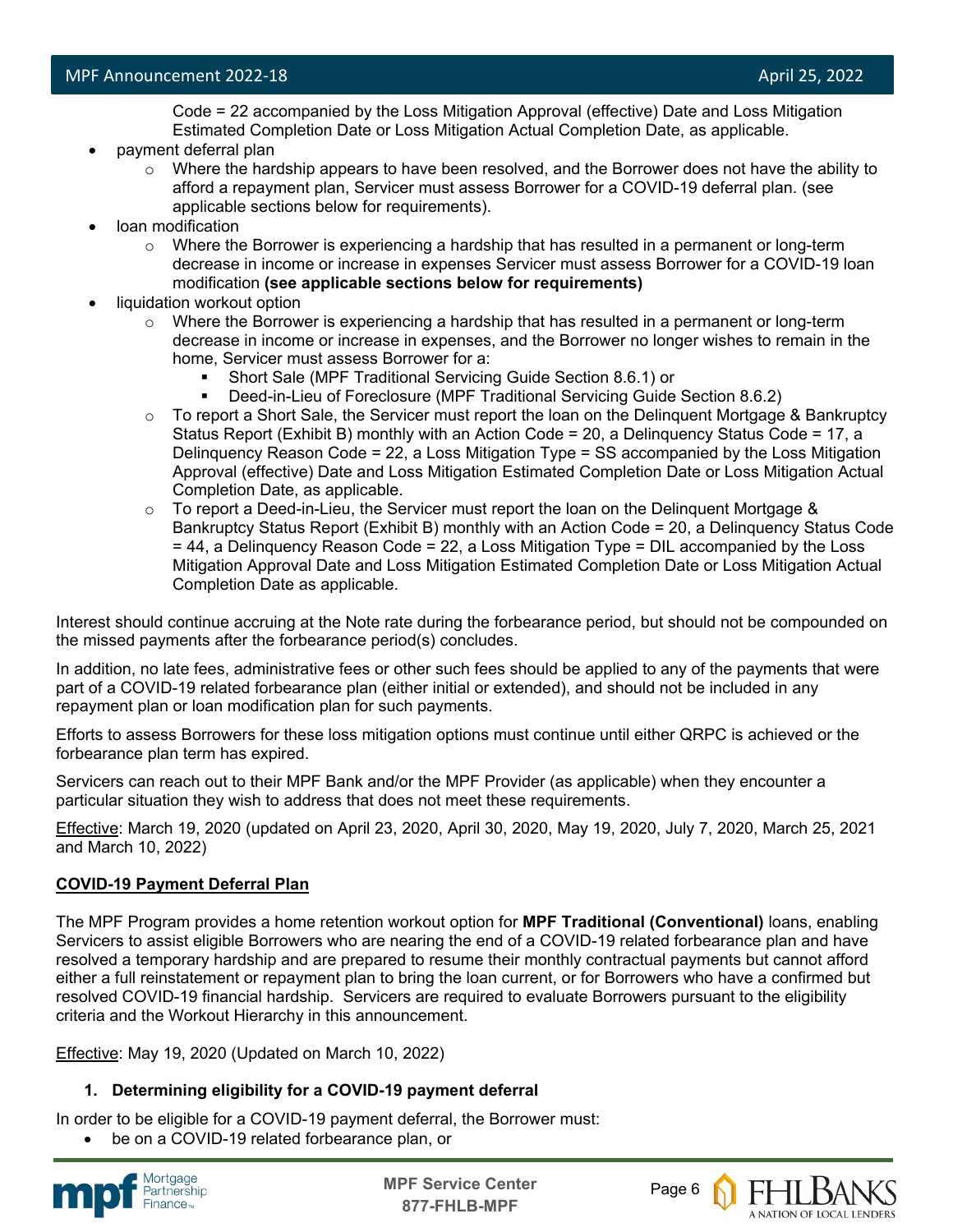l

have experienced a financial hardship resulting from COVID-19 (for example, unemployment, reduction in regular work hours, or illness of a Borrower/Co-Borrower or dependent family member) that has impacted their ability to make their full monthly contractual payment.

The Servicer is not required to obtain documentation of the Borrower's hardship.

In order to be eligible for a COVID-19 payment deferral, the mortgage loan must be a conventional first lien mortgage loan.

The property securing the mortgage loan may be a primary residence or a second home, but may not be vacant or condemned.

The Servicer must receive the Borrower's full monthly contractual payment due for the month of evaluation or must make the full monthly contractual payment by the end of the evaluation month.

The Servicer must achieve Quality Right Party Contact (QRPC) with the Borrower to:

- determine the reason for the delinquency and whether it is temporary or permanent in nature;
- determine whether or not the Borrower has the ability to repay the mortgage debt;
- educate the Borrower on the availability of workout options, as appropriate; and
- obtain a commitment from the Borrower to resolve the delinquency.

Additionally, the Servicer must confirm that the Borrower:

- has resolved the hardship,
- is able to continue making the full monthly contractual payment, and
- is unable to reinstate the mortgage loan or afford a repayment plan to cure the delinquency.

The mortgage loan must:

- have been current or less than 31 days delinguent as of March 1, 2020, the effective date of the National Emergency declaration related to COVID-19; and
- be 31 or more days (one month) delinquent but less than or equal to 18 months delinquent as of the date of evaluation.

If a Borrower's hardship is related to COVID-19 but he or she was 31 or more days delinquent as of the effective date of the National Emergency declaration, and the Servicer determines the Borrower can maintain his or her full monthly contractual payment, then the Servicer must submit a request for a COVID-19 payment deferral to MPF Provider for review and obtain prior approval from the MPF Bank.

The mortgage loan must not have previously received a COVID-19 payment deferral, and no more than 18 months of cumulative past-due P&I payments may be deferred.

The mortgage loan must not be subject to:

- a recourse or indemnification arrangement under which the MPF Bank purchased or that was imposed by the MPF Bank after the mortgage loan was purchased,
- an approved liquidation workout option,
- an active and performing repayment plan or other non-COVID-19 related forbearance plan,
- a current offer for another retention workout option, or
- an active and performing mortgage loan modification Trial Period Plan.

Effective: May 19, 2020 (Updated on July 7, 2020, March 25, 2021, July 15, 2021, and March 10, 2022)

# **2. Determining eligibility for a COVID-19 payment deferral for a Texas Section 50(a)(6) loan**

Servicers handling Texas 50(a)(6) loans should contact their MPF Bank for guidance, prior to offering deferment plan to Borrowers of such loans.

Effective: May 19, 2020



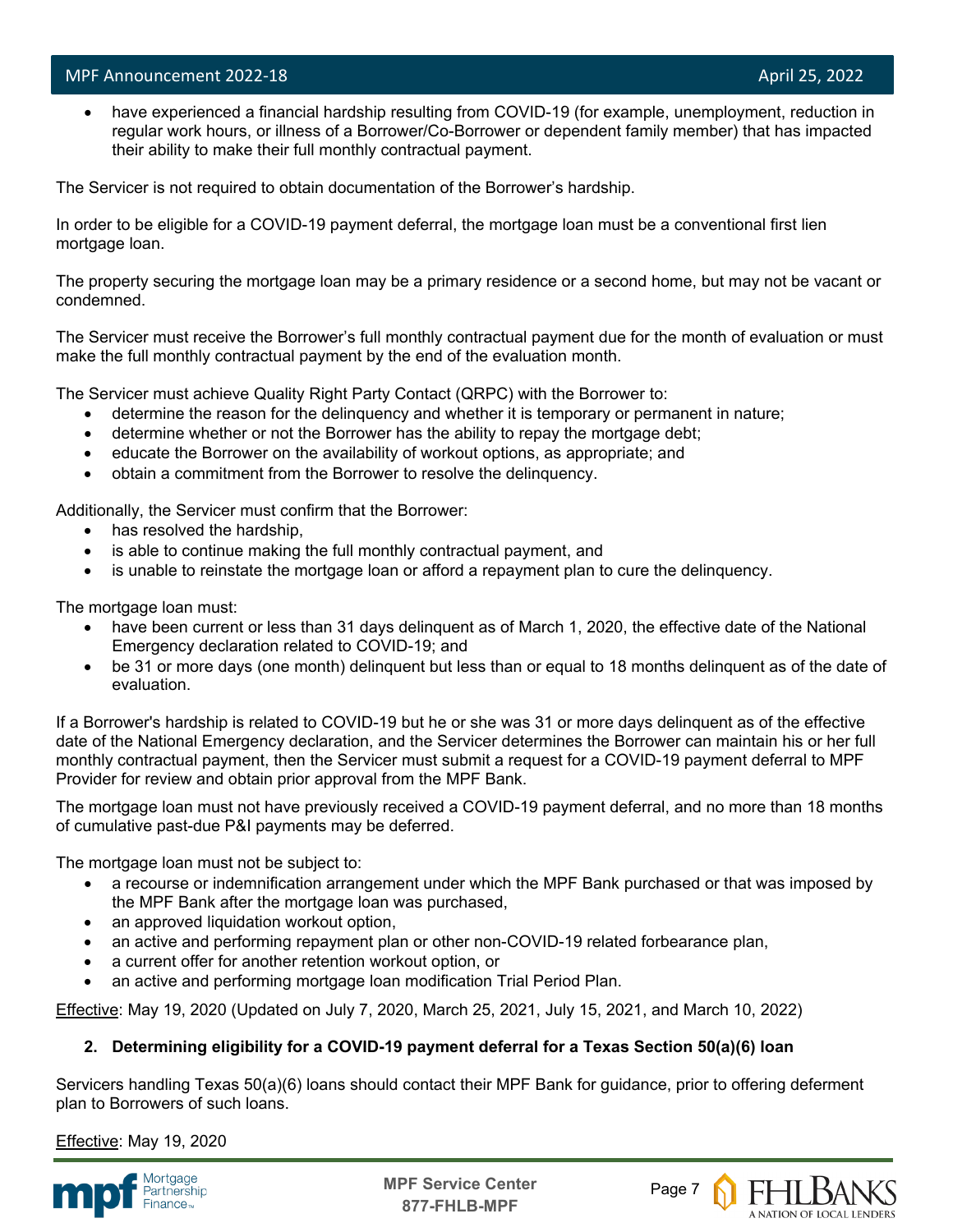# **3. Performing an Escrow Analysis**

Prior to offering a COVID-19 payment deferral, the Servicer must perform an escrow analysis, to estimate the periodic escrow deposit required to ensure adequate funds are available to pay future charges, taking into consideration T&I payments that may come due during the processing month, if applicable.

Any escrow account shortage that is identified at the time of the COVID-19 payment deferral must not be included in the non-interest bearing balance, and the Servicer is not required to fund any existing escrow account shortage. In addition, the Servicer is not required to revoke any escrow deposit account waiver.

If the Servicer identifies an escrow shortage as the result of an escrow analysis in connection with a COVID-19 payment deferral or as part of the next annual analysis, then the Servicer must spread repayment of the escrow shortage amount in equal monthly payments over a term of 60 months, unless the Borrower decides to pay the shortage up-front or over a shorter period, not less than 12 months.

Effective: September 14, 2020 (Updated on December 10, 2021)

# **4. Determining the COVID-19 payment deferral terms**

The Servicer must defer the following amounts as a non-interest bearing balance, due and payable at maturity of the mortgage loan, or earlier upon the sale or transfer of the property, refinance of the mortgage loan, or payoff of the interest-bearing UPB:

- the past-due principal and interest (P&I) payments;
- out-of-pocket escrow advances paid to third parties; and
- servicing advances paid to third parties in the ordinary course of business and not retained by the Servicer, if allowed by state law.

All other terms of the mortgage loan must remain unchanged.

Any existing non-interest bearing balance amount on the mortgage loan remains due and payable at maturity of the mortgage loan, or earlier upon the sale or transfer of the property, refinance of the mortgage loan, or payoff of the interest-bearing UPB.

Effective: May 19, 2020 (Updated on September 14, 2020)

# **5. Completing a COVID-19 payment deferral**

The Servicer must complete a COVID-19 payment deferral to Borrower, in the same month in which it determines the Borrower is eligible, by submitting the following to the MPF Provider:

- a completed Workout Worksheet (Form SG354) with all required supporting documentation as indicated on the Workout Worksheet,
- a completed COVID-19 Payment Deferral Worksheet (Appendix B),
- a one year Borrower payment history and,
- if the Servicer determines the Borrower's signature is required on the COVID-19 payment deferral agreement, a copy of the executed agreement.
- If the Servicer determines the Borrower's signature is not required on the COVID-19 payment deferral, the Servicer must submit evidence of the Borrowers acceptance by providing one of the following:
	- $\circ$  if the Borrower accepted by contacting the Servicer directly in accordance with any acceptable outreach and communication method, confirmation must be noted or attached to the original form submission though eMAQCSplus, or
	- $\circ$  provide evidence of the Borrower's acceptance as determined by the Servicer, such as receipt of a full monthly payment.



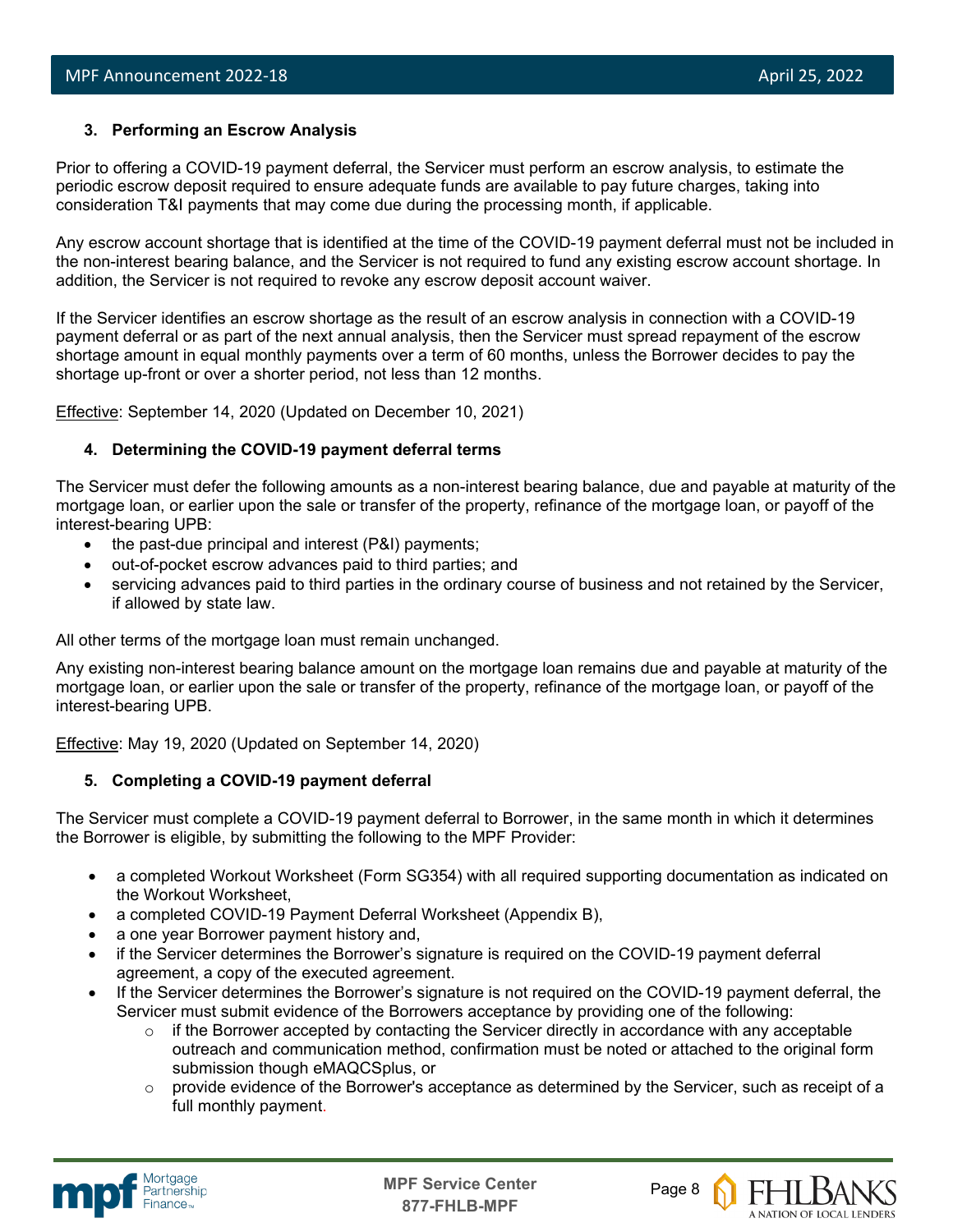l

 The Servicer is authorized to use an additional month to allow for sufficient processing time ("processing month") to complete a COVID-19 payment deferral. Servicers must apply the processing month consistently to all Borrowers, as evidenced by a written policy.

The Borrower must make his or her full monthly contractual payment during the processing month if, as of the date of evaluation:

- the mortgage loan is 18 months delinquent, or
- the COVID-19 payment deferral would cause the mortgage loan to exceed 18 months of cumulative deferred past-due P&I payments.

In this circumstance, the Servicer must complete the COVID-19 payment deferral within the processing month after receipt of the Borrower's full monthly contractual payment due during that month.

The Servicer must send the COVID-19 payment deferral agreement, or equivalent, to the Borrower no later than five days after the completion of the COVID-19 payment deferral.

While use of the COVID-19 payment deferral agreement in Appendix A is optional, it reflects the minimum level of information that the Servicer must communicate and illustrates a level of specificity that complies with the MPF Program requirements. Also, the Servicer must ensure the COVID-19 payment deferral agreement complies with applicable law.

Servicers must obtain MI approval, if applicable, and must ensure the COVID-19 payment deferral agreement complies with Applicable Laws.

The Servicer's application of a COVID-19 payment deferral to the mortgage loan must not impair the MPF Program Mortgage Loan's first lien position or enforceability against the Borrower(s) in accordance with its terms.

If the Servicer determines the Borrower's signature is required on the COVID-19 payment deferral agreement, it must receive the executed agreement prior to completing the COVID-19 payment deferral.

The Servicer must record the COVID-19 payment deferral agreement if the Servicer determines that recordation is required to comply with law and ensure that the mortgage loan retains its first lien position. The Servicer must obtain a title endorsement or similar title insurance product issued by a title insurance company if the COVID-19 payment deferral agreement will be recorded.

The Servicer must also provide documents to the document custodian in accordance with the following table.

| If the COVID-19 payment deferral<br>agreement is | Then the Servicer must send                                                                                                                                                                                                                                                                                                                                  |
|--------------------------------------------------|--------------------------------------------------------------------------------------------------------------------------------------------------------------------------------------------------------------------------------------------------------------------------------------------------------------------------------------------------------------|
| not required to be recorded                      | a fully executed original COVID-19 payment<br>deferral agreement to the document custodian<br>within 25 days of the effective date of the COVID-<br>19 payment deferral.                                                                                                                                                                                     |
| required to be recorded                          | • a certified copy of the fully executed COVID-19<br>payment deferral agreement to the document<br>custodian within 25 days of the effective date of the<br>COVID-19 payment deferral, and<br>an original COVID-19 payment deferral agreement<br>that is returned from the recorder's office to the<br>document custodian within 5 business days of receipt. |

Effective: May 19, 2020 (Updated on July 7, 2020, March 25, 2021, July 15, 2021, and on October 8, 2021)



**MPF Service Center** Page 9 **877-FHLB-MPF**



A NATION OF LOCAL LENDERS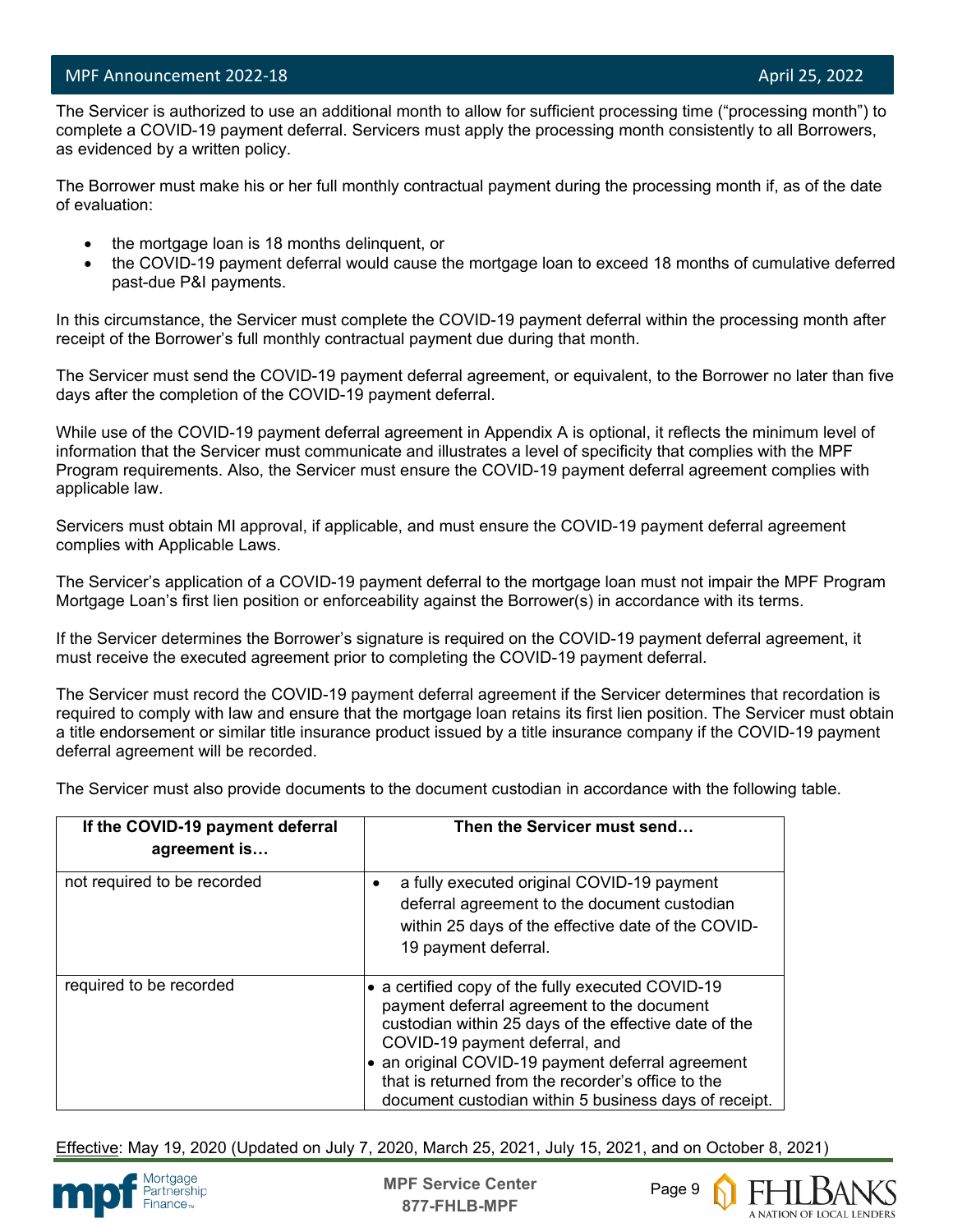l

# **6. Soliciting the Borrower for a post-forbearance COVID-19 payment deferral**

If the Servicer is unable to establish QRPC as described in "Determining eligibility for a COVID-19 payment deferral" with a Borrower on a COVID-19 related forbearance plan and the Borrower is otherwise eligible for a COVID-19 payment deferral, the Servicer must send a solicitation for a COVID-19 payment deferral within 15 days after expiration of the forbearance plan.

The Servicer must solicit the Borrower using the Payment Deferral Post COVID-19 Forbearance Solicitation Cover Letter (**Appendix C**) with the COVID-19 payment deferral agreement or the equivalent, making any appropriate changes to comply with applicable law.

While use of the Payment Deferral Post COVID-19 Forbearance Solicitation Cover Letter and COVID-19 payment deferral agreement is optional, it reflects the minimum level of information that the Servicer must communicate and illustrates a level of specificity that complies with the requirements of the MPF Program.

The Payment Deferral Post COVID-19 Forbearance Solicitation Cover Letter must include language that additional forbearance may be available if the Borrower's hardship is not resolved, and that other loss mitigation options may be available.

The Servicer must include instruction on how to accept the offer in the COVID-19 payment deferral agreement.

The Servicer is authorized to consider the following as acceptance by the Borrower, subject to applicable law:

- the Borrower contacting the Servicer directly in accordance with any acceptable outreach and communication method,
- the Borrower returning an executed COVID-19 payment deferral agreement, or
- any other method evidencing the Borrower's acceptance as determined by the Servicer, such as receipt of a full monthly payment.

Unless the Servicer has determined that the agreement must be signed, the agreement should contain verbiage that making a payment will be deemed acceptance of the terms.

The Borrower must make his or her full monthly contractual payment during the month of the solicitation if, as of the date of evaluation:

- the mortgage loan is 18 months delinquent, or
- the COVID-19 payment deferral would cause the mortgage loan to exceed 18 months of cumulative deferred past-due P&I payments.

In this circumstance, the Servicer must complete the COVID-19 payment deferral within the month of the solicitation after receipt of the Borrower's full monthly contractual payment due during that month.

Servicers are considered to have completed the deferral once they submit the documentation required to be submitted to the MPF Provider, as provided for in "Completing a COVID-19 payment deferral" above.

If the Servicer uses a processing month to complete the COVID-19 payment deferral, the Borrower must also make his or her full monthly contractual payment during the processing month. The Servicer must complete the COVID-19 payment deferral within the processing month after receipt of the Borrower's full monthly contractual payment due during that month.

Effective: July 15, 2021

**7. Processing a COVID-19 payment deferral for a mortgage loan with mortgage insurance**



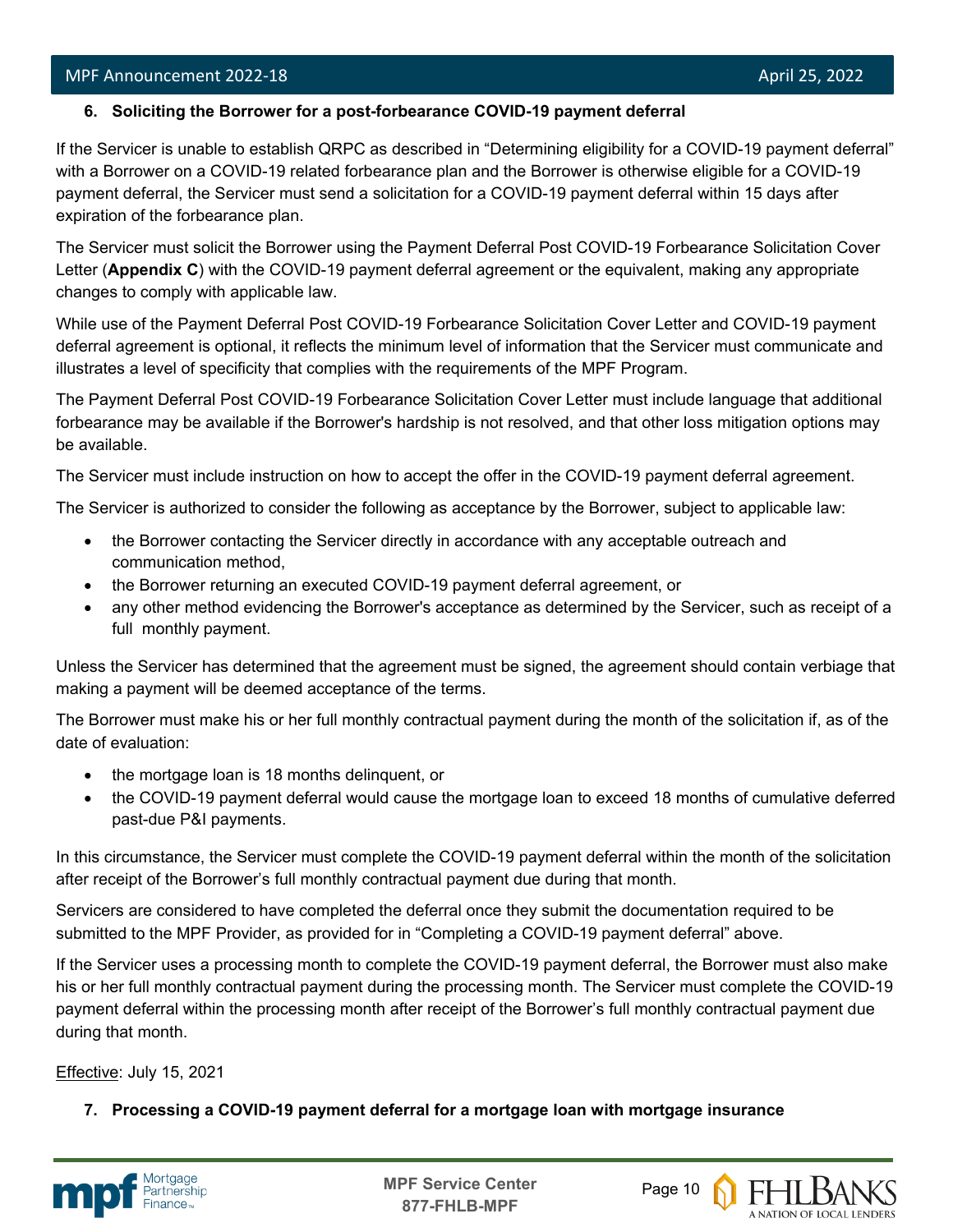l For any mortgage loan with mortgage insurance, Servicer must obtain mortgage insurer approval and proof must be retained in the Mortgage File.

Effective: May 19, 2020

# **8. Credit bureau reporting for a COVID-19 payment deferral**

The Servicer must report the status of the mortgage loan to the credit bureaus in accordance with the Fair Credit Reporting Act, including as amended by the Coronavirus Aid, Relief, and Economic Security Act, for Borrowers affected by the COVID-19 emergency.

Effective: May 19, 2020

# **9. Handling fees and late charges in connection with a COVID-19 payment deferral**

Servicers must not charge the Borrower administrative fees. Servicers are encouraged to waive all late charges, penalties, stop payment fees, or similar charges upon completing a COVID-19 payment deferral.

Effective: May 19, 2020

# **10. Servicing fees for a COVID-19 payment deferral**

The Servicer will continue to receive the servicing fee it was receiving prior to completing a COVID-19 payment deferral after the COVID-19 payment deferral becomes effective.

Servicing Fees will be reimbursed for mortgage loans that receive a COVID-19 payment deferral at the time the mortgage loan upon liquidation of the mortgage loan, in accordance to MPF Traditional Servicing guide Section 3.1 Servicing Fees.

Effective: May 19, 2020 (updated on September 14, 2020)

# **11. COVID-19 Payment deferral expenses**

The Servicer must pay any actual out-of-pocket expenses in accordance with the MPF Traditional Servicing Guide associated with the execution of a COVID-19 payment deferral, including, but not limited to:

- required notary fees,
- recording costs,
- title costs, or
- any other allowable and documented expense.

In the event of a subsequent foreclosure, Servicers will be reimbursed for allowable out-of-pocket expenses in accordance with MPF Traditional Servicing Guide Section- 3.2 Reimbursement of Servicing Expenses and 8.3.6 Costs and Expenses.

Effective: May 19, 2020

# **12. Reporting responsibilities for a COVID-19 payment deferral**

Once the COVID-19 Payment Deferral becomes effective, the mortgage loan no longer needs to be reported on the Servicer's Monthly Delinquent Mortgage & Bankruptcy Status Report (Exhibit B).

Effective: May 19, 2020 (Updated on July 7, 2020)



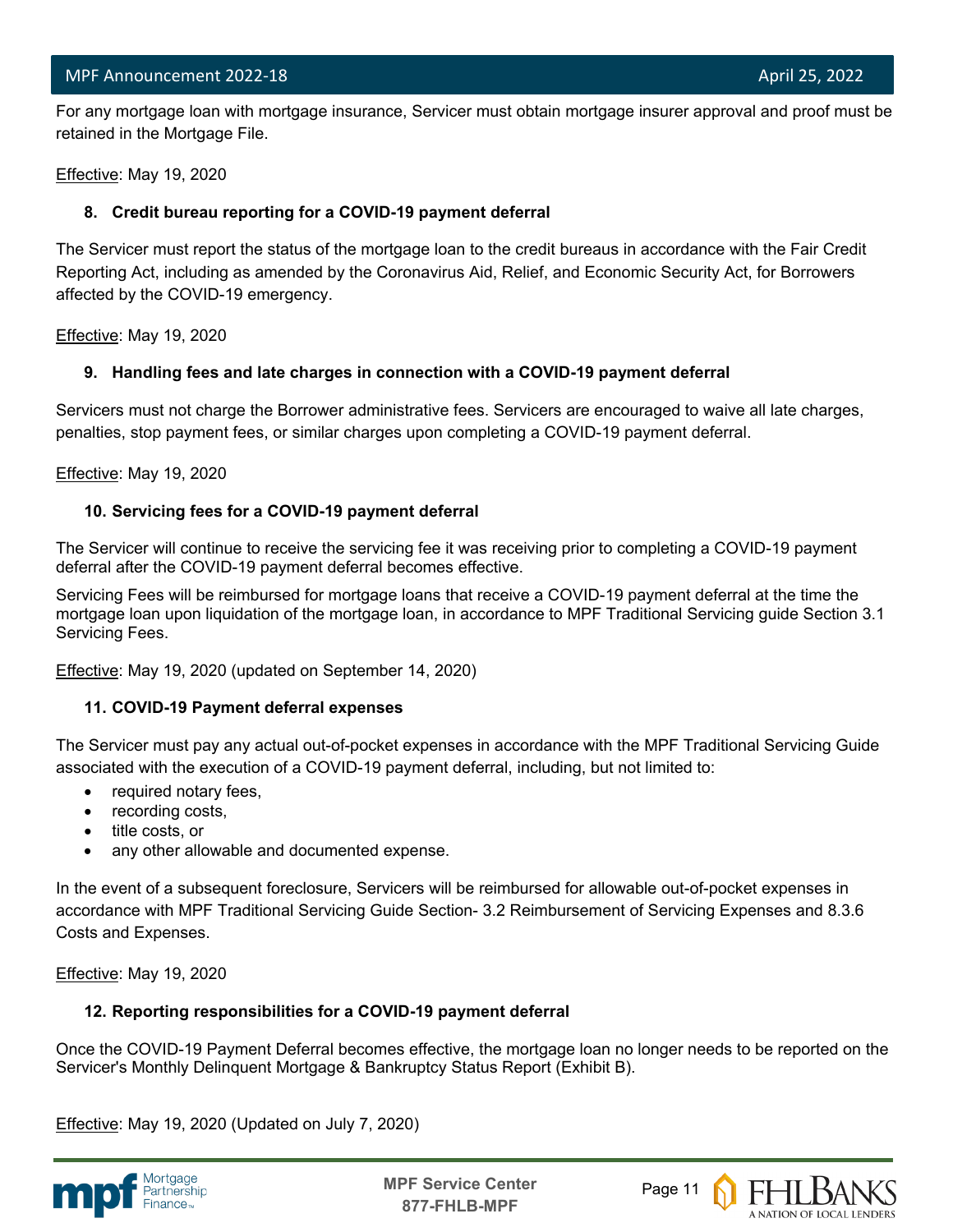#### l **COVID-19 Loan Modification Plan**

The MPF Program provides a home retention workout option for MPF Traditional (Conventional) loans, enabling Servicers to assist eligible Borrowers who are nearing the end of a COVID-19 related forbearance plan and have a hardship that has resulted in a permanent or long-term decrease in income or increase in expenses, who can resume a monthly payments but cannot afford a full reinstatement, a repayment plan, or their monthly contractual payments. Servicers may start evaluating eligible Borrowers for a COVID-19 Loan Modification immediately, but are required to include the COVID-19 Loan Modification in their loss mitigation waterfalls must do so within 90 days from the original announcement date (March 10, 2022). Servicers are required to ensure the loan modification terms meet the requirements provided for in this announcement. Any exceptions to eligibility or other COVID-19 Loan Modification Plan requirements must be submitted to MPF Provider for approval prior to offering a COVID-19 loan modification Trial Period Plan to Borrower.

When assisting Borrowers who meet the criteria outlined in this announcement, the requirements as to underwriting, eligibility, and terms of the loan modifications requirements provided for in this announcement supersede requirements in MPF Traditional Servicing Guide Chapter 9.

# **1. Processing a COVID-19 loan modification for a mortgage loan with mortgage insurance**

For any mortgage loan with mortgage insurance, Servicer must obtain mortgage insurer approval and proof must be retained in the Mortgage File.

# **2. Evaluating a Borrower with a COVID-19 related hardship for a Loan Modification**

To be eligible for a COVID-19 related loan modification, the mortgage loan must:

- be a first-lien conventional mortgage loan
- have been current or less than two months delinquent as of March 1, 2020, or originated after March 1, 2020, the effective date of the National Emergency declaration related to COVID-19;
	- $\circ$  Note: If the loan is not eligible for a COVID-19 Loan Modification Plan due to being delinquent prior to March 1, 2020, Servicers may evaluate the Borrower for a Temporary Loan Modification per the requirements in MPF Traditional Servicing Guide Chapter 9.
- be at least 90 days delinquent; and
- be serviced other than under one of the following:
	- o One Mortgage Partners, LLC Mortgage Pass-Through Certificates MPF Shared Funding™ Program Series 2003-1 Trust; or
	- o One Mortgage Partners, LLC Mortgage Pass-Through Certificates MPF Shared Funding Program Series 2003-2 Trust.

The mortgage loan must not be subject to:

- a recourse or indemnification arrangement under which the MPF Bank purchased or that was imposed by the MPF Bank after the mortgage loan was purchased;
- a current offer for another workout option;
- an approved liquidation workout option; or
- an active and performing repayment plan, other non COVID-19 related forbearance plan, or loan modification plan.

# **3. Borrower Eligibility**

To be eligible for a Modification Plan:

• The Borrower(s) must be the same Borrower(s) that signed the Mortgage Note; or





A NATION OF LOCAL LENDERS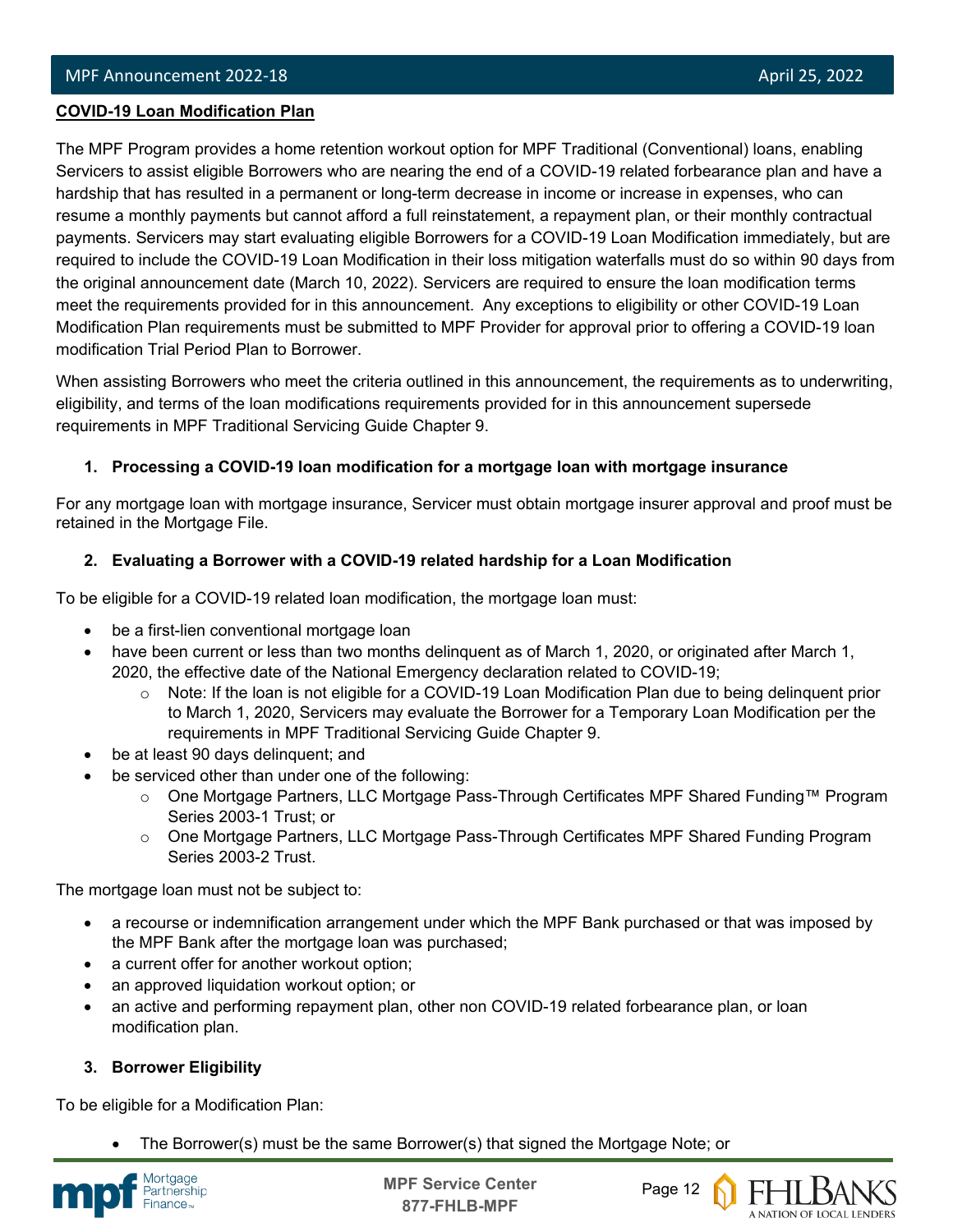• The individual executing the Modification Plan must have acquired interest in the Mortgaged Property as a result of a transfer of ownership that was exempt from the Due-On-Sale Clause.

# **4. Determining eligibility for a COVID-19 loan modification for a Texas Section 50(a)(6) loan**

Servicers handling Texas 50(a)(6) loans should contact their MPF Bank for guidance, prior to offering loan modifications and prior to entering Borrowers of such loans into Trial Period Plans.

# **5. Escrow analysis for COVID-19 impacted Borrowers**

When a Borrower is eligible for a COVID-19 related loan modification in accordance with the eligibility criteria as outlined in this MPF Announcement and the Servicer was not collecting escrows on the existing mortgage loan, the Servicer is required to establish an escrow deposit account as a condition of the mortgage loan modification unless otherwise prohibited by applicable law. If applicable law prohibits the establishment of the escrow account, the Servicer must ensure that the T&I premiums are paid to date.

Prior to offering a COVID-19 Loan Modification, the Servicer must analyze an existing escrow account to estimate the periodic escrow deposit required to ensure adequate funds are available to pay future charges, taking into consideration T&I payments that may come due during the trial period plan.

If the initial escrow analysis or next annual analysis identifies an escrow shortage, the Servicer must spread repayment of the escrow shortage amount in equal monthly payments over a term of 60 months, unless the borrower decides to pay the shortage amount up-front or over a shorter period, not less than 12 months. This may result in a difference in the trial payment amount and the final modification payment amount. Any escrow shortages must be documented in the Form COVID-19 Modification Cover Letter (Appendix E) or its equivalent.

# **Any escrow account shortage that is identified at the time of the mortgage loan modification must not be capitalized and the Servicer is not required to fund any existing escrow account shortage.**

See MPF Traditional Servicing Guide "2.9 Escrow Payments" for guidelines for maintaining an Escrow Account and handling Escrow Funds.

# **6. Documentation Requirements**

Generally Servicers must collect the following documentation and permanently retain it in the Mortgage Loan File:

- Workout Worksheet (Form SG354);
- Borrower Hardship Certification (Form SG402);
- Income verification in accordance with the requirements described in the Selling Guide;
- Borrower's tax return transcripts obtained from the IRS;
- Asset documentation in accordance with the Selling Guide and any other documentation necessary to fully document the Borrower's financial situation;
- A new credit report that meets the requirements in the Selling Guide;
- Reaffirmation Agreement or approval from Trustee if Borrower was previously in bankruptcy;
- Property valuation; and
- Any other documentation used to process and evaluate the Modification Plan request, including but not limited to, documentation of the causes of a Borrower's hardship.

Servicers do not need to obtain prior approval from the MPF Provider, and do not need to provide the MPF Provider with any documentation other than submitting the following in eMAQCS®Plus

- a completed Workout Worksheet (Form SG354),
- the Trial Period Plan (see Appendix D of this Announcement),



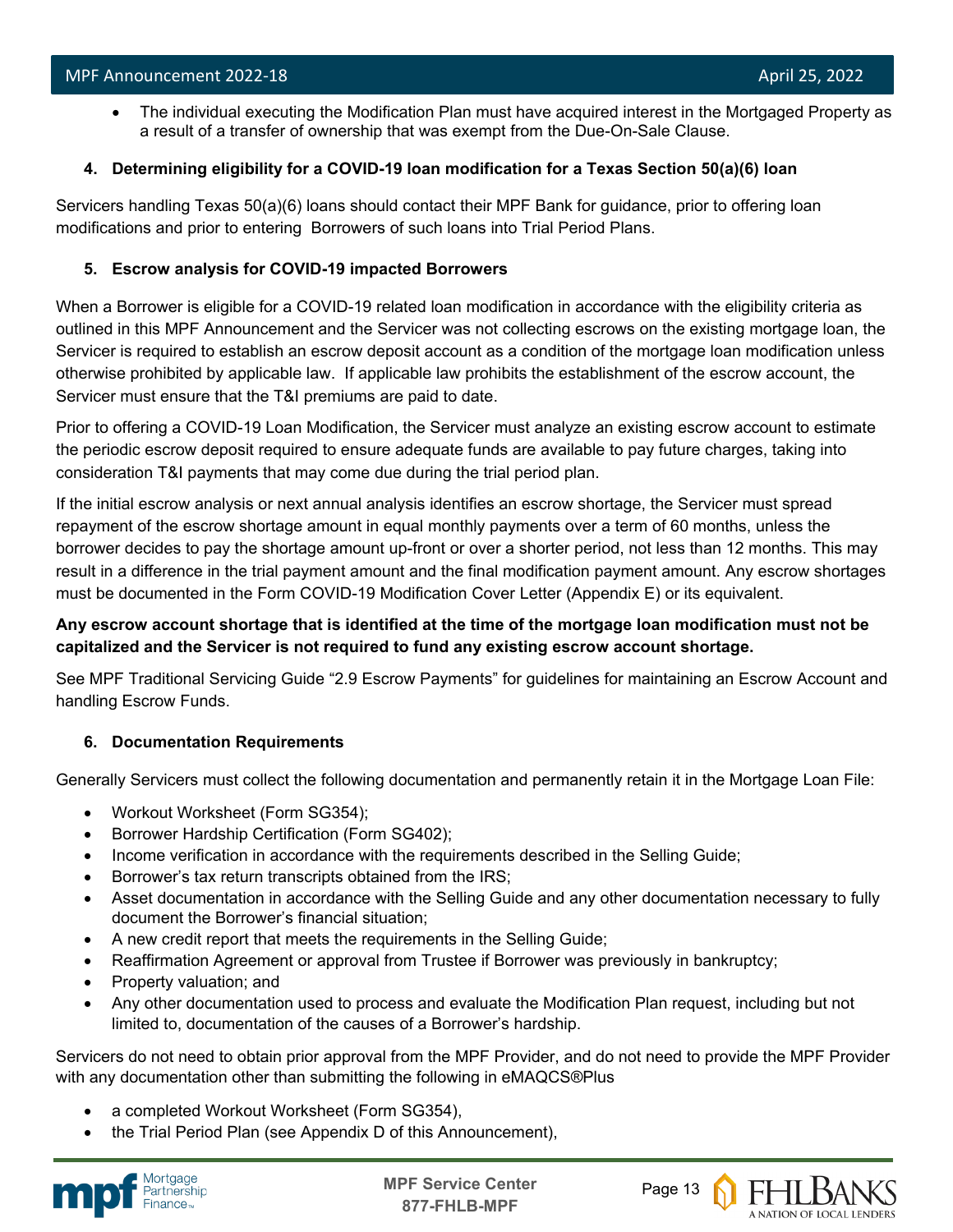- the COVID-19 Modification Cover Letter (see Appendix E of this Announcement),
- a fully executed COVD-19 Loan Modification Agreement (Fannie Mae Form 3179), and
- a current payment history.

The MPF Provider or MPF Bank may request additional documentation.

Servicers may approve a Borrower for a COVID-19 Loan Modification based on the evaluation of an incomplete application, if they deem the information they have received to be sufficient to make an eligibility determination and if the review meets all Applicable Laws, including the CFPB's 2021 Mortgage Servicing COVID-19 Rule as to streamline loan modifications.

# **7. Modified mortgage loan terms for COVID-19 impacted Borrowers**

When a Servicer has determined a Borrower is eligible for a COVID-19 related loan modification, the Servicer must determine the new modified mortgage loan terms according to the following.

The Servicer must obtain a property valuation, which must not be more than 90 days old at the time the Servicer evaluates the Borrower for the mortgage loan modification, using one of the following:

- an exterior BPO;
- an appraisal;
- a third-party AVM; or
- the Servicer's own internal AVM, provided that
	- $\circ$  the Servicer is subject to supervision by a federal regulatory agency, and
	- $\circ$  the Servicer's primary federal regulatory agency has reviewed the model.

If the third-party AVM, or the Servicer's internal AVM does not render a reliable confidence score, the Servicer must obtain an assessment of the property value utilizing an exterior BPO, an appraisal, or a property valuation method documented as acceptable to the Servicer's federal regulatory supervisor. The property value assessment must be rendered in accordance with the FDIC's Interagency Appraisal and Evaluation Guidelines regardless of whether such guidelines apply to mortgage loan modifications.

The Servicer must determine the post-modification mark-to-market loan to-value (MTMLTV) ratio, which is defined as the UPB of the mortgage loan including capitalized arrearages ("gross UPB), divided by the current value of the property, and must also complete all the following steps in the order shown below, unless prohibited by applicable law, to determine the Borrower's new modified mortgage loan terms:

- 1. Capitalize eligible arrearages:
	- accrued interest;
	- out-of-pocket escrow advances to third parties, provided they are paid prior to the effective date of the mortgage loan modification;
	- servicing advances paid to third parties in the ordinary course of business and not retained by the Servicer, provided they are paid prior to the effective date of the mortgage loan modification, if allowed by state laws; and
	- any outstanding non-interest bearing balance from a previously completed loan mitigation plan.

If applicable state law prohibits capitalization of any of these amounts, the Servicer must collect all such funds from the Borrower over a period not to exceed 60 months unless the Borrower decides to pay the amount up-front.





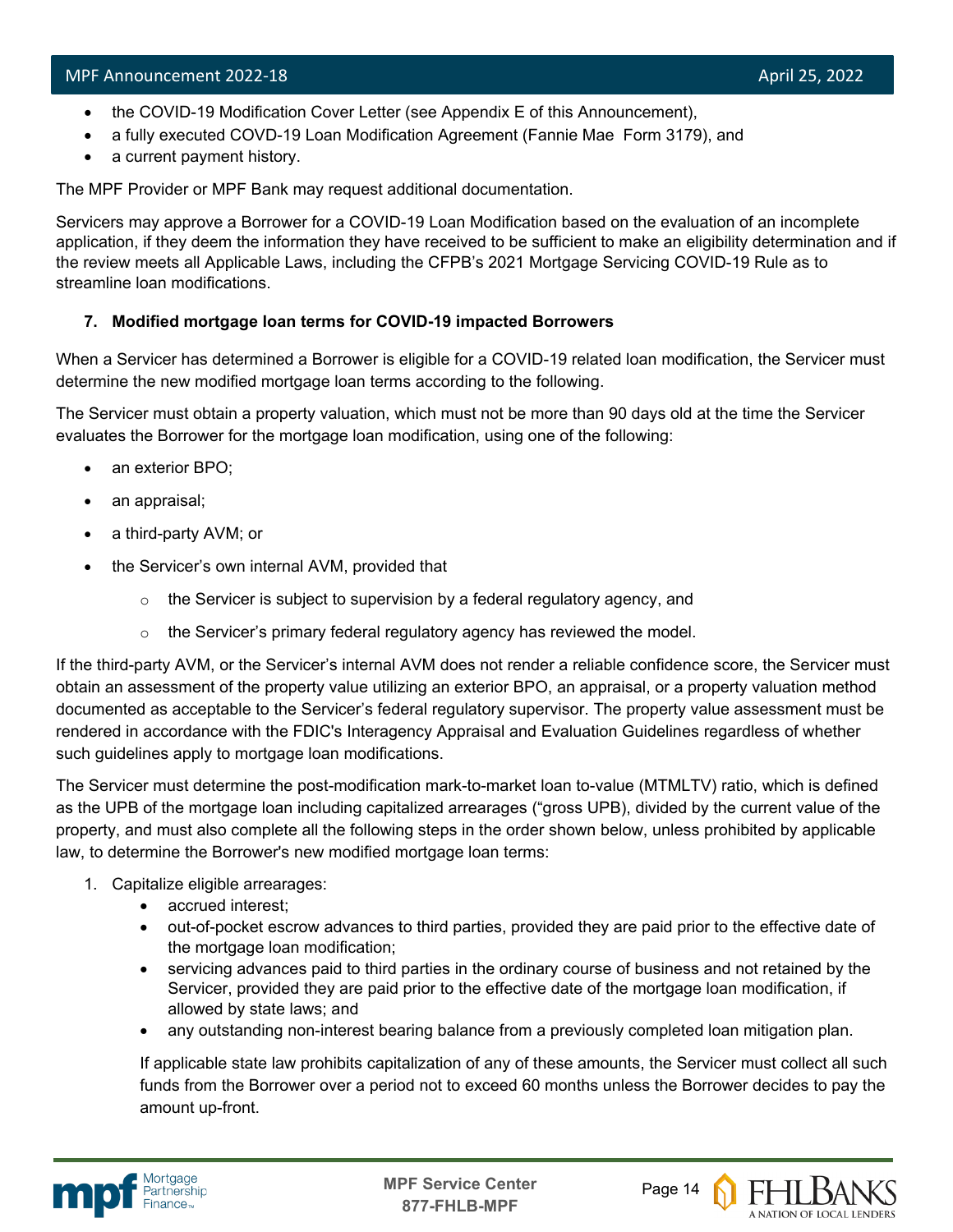Late charges may not be capitalized and must be waived if the Borrower satisfies all conditions of the Trial Period Plan.

See MPF Traditional Servicing Guide "2.9 Escrow Payments" for guidelines for maintaining an Escrow Account and handling Escrow Funds.

- 2. Set the modification interest rate to the lesser of:
	- 3%, or
	- the Borrower's current contractual interest rate.
- 3. Extend the term to 480 months from the mortgage **loan modification effective date**.
	- If the mortgage loan is secured by a property where the title is held as a leasehold estate, the term of the leasehold estate must not expire prior to the date that is five years beyond the new maturity date of the modified mortgage loan. In the event that the current term of the leasehold estate would expire prior to such date, the term of the leasehold estate must be renegotiated to satisfy this requirement for the mortgage loan to be eligible for the mortgage loan modification.
- 4. Forbear principal if the post-modification MTMLTV ratio is greater than 100%, in an amount that is the lesser of:
	- an amount that would create a post-modification MTMLTV ratio of 100% using the interest-bearing UPB, or
	- 30% of the gross UPB of the mortgage loan.
- 5. Provide or increase principal forbearance until a 20% P&I payment reduction is achieved; however, the Servicer must not forbear more than both the following amounts:
	- an amount that would create a post-modification MTMLTV ratio less than 80% using the interestbearing principal balance, and
	- 30% of the gross UPB of the mortgage loan.

**Note - Principal forbearance**: Interest must not accrue on any principal forbearance. Principal forbearance is payable upon the earliest of the maturity of the mortgage loan modification, sale or transfer of the property, refinance of the mortgage loan, or payoff of the interest-bearing UPB.

# **8. Offering a Trial Period Plan and Completing a COVID-19 Loan Modification**

The Servicer must communicate with the Borrower that the mortgage loan modification will not be binding, enforceable, or effective unless all conditions of the mortgage loan modification have been satisfied, which is when all of the following have occurred:

- the Borrower has satisfied all of the requirements of the Trial Period Plan,
- the Borrower has executed and returned 2 copies of the COVID-19 Loan Modification Agreement [\(Fannie](https://singlefamily.fanniemae.com/media/document/pdf/loan-modification-agreement-form-3179-pdf)  [Mae Form 3179\),](https://singlefamily.fanniemae.com/media/document/pdf/loan-modification-agreement-form-3179-pdf) and
- the Servicer executes and dates the COVID-19 Loan Modification Agreement.

To document the Borrower's Trial Period Plan, the Servicer must use the form COVID-19 Trial Period Plan Notice (**Appendix D**) or the equivalent, making any appropriate changes to comply with applicable law. While use of the COVID-19 Trial Period Plan Notice (Appendix D) is optional, it reflects a minimum level of information that the Servicer must communicate and illustrates a level of specificity that complies with the MPF Program requirements. If the Borrower and loan modification meets all eligibility requirements of the COVID-19 Loan Modification Plan, the Servicer does not need to obtain approval prior to providing Borrower a COVID-19 Trial Period Plan Notice. Any exceptions to eligibility or other COVID-19 Loan Modification Plan requirements must be submitted to MPF Provider for approval prior to communicating the terms of the loan modification Trial Period Plan to Borrower.

If the Servicer sends the COVID-19 Trial Period Plan Notice:



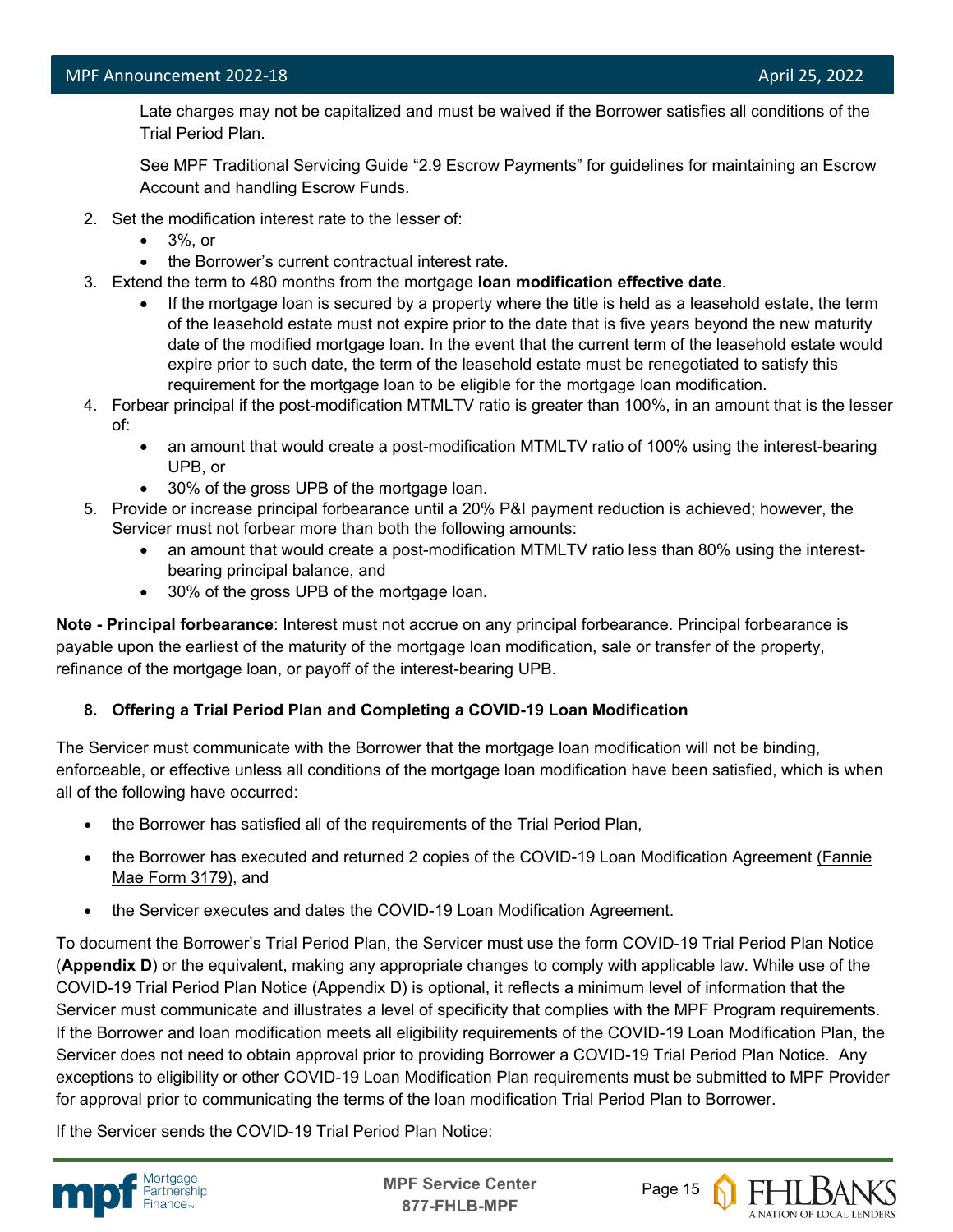- on or before the 15th day of a calendar month then the Servicer must use the first day of the following month as the first Trial Period Plan payment due date.
- after the 15th day of a calendar month then the Servicer must use the first day of the month after the next month as the first Trial Period Plan payment due date.

If the Borrower fails to make a Trial Period Plan payment by the last day of the month in which it is due, the Borrower is considered to have failed the Trial Period Plan and the Servicer must not grant the Borrower a permanent loan modification.

The Servicer must maintain policies and procedures to ensure compliance with any and all applicable "dual tracking" restrictions, and suspend or postpone the Foreclosure sale per Applicable Laws (e.g., CFPB) and shall immediately notify the MPF Provider.

The Servicer must ensure that the modified mortgage loan retains its first lien position and is fully enforceable in accordance with its terms.

Electronic signatures and notarizations for Loan Modifications are acceptable as long as the electronic record complies with MPF Program requirements, including accommodations included in COVID-19 related MPF Announcements.

# **9. Preparing the Loan Modification Agreement**

The Servicer must use the Form COVID-19 Modification Cover Letter **(Appendix E)** or equivalent to communicate a Borrower's eligibility for a permanent Loan Modification, which must be accompanied by a completed Loan Modification Agreement [\(Fannie Form 3179\).](https://singlefamily.fanniemae.com/media/document/pdf/loan-modification-agreement-form-3179-pdf) While use of the Form COVID-19 Modification Cover Letter (Appendix E) is optional, it reflects a minimum level of information that the Servicer must communicate and illustrates a level of specificity that complies with the MPF Program requirements.

The Servicer must prepare the Loan Modification Agreement [\(Fannie Mae Form 3179\)](https://singlefamily.fanniemae.com/media/document/pdf/loan-modification-agreement-form-3179-pdf) early enough in the Trial Period Plan to allow sufficient processing time so that the mortgage loan modification becomes effective on the first day of the month following the Trial Period Plan (modification effective date). The Servicer is authorized to, at its discretion, complete the Loan Modification Agreement so the mortgage loan modification becomes effective on the first day of the second month following the final Trial Period Plan payment to allow for sufficient processing time. However, the Servicer must treat all Borrowers the same in applying this option by selecting, at its discretion and as evidenced by a written policy, the date by which the final Trial Period Plan payment must be submitted before the Servicer applies this option ("cut-off date"). The cut-off date must be after the due date for the final Trial Period Plan payment as set forth in the Trial Period Plan Notice.

If the Servicer elects this option, the Borrower will not be required to make an additional Trial Period Plan payment during the month (the "interim month") in between the final Trial Period Plan month and the month in which the mortgage loan modification becomes effective. For example, if the last Trial Period Plan month is March and the Servicer elects the option described above, the Borrower is not required to make any payment during April, and the mortgage loan modification becomes effective, and the first payment under the Loan Modification Agreement is due, on May 1.

The Servicer must incorporate into the Loan Modification Agreement (Fannie Mae Form 3179) the applicable provisions in accordance with the requirements in Fannie Mae's Summary: Modification Agreement (Form 3179).

# **10. Executing and Recording the Loan Modification Agreement**



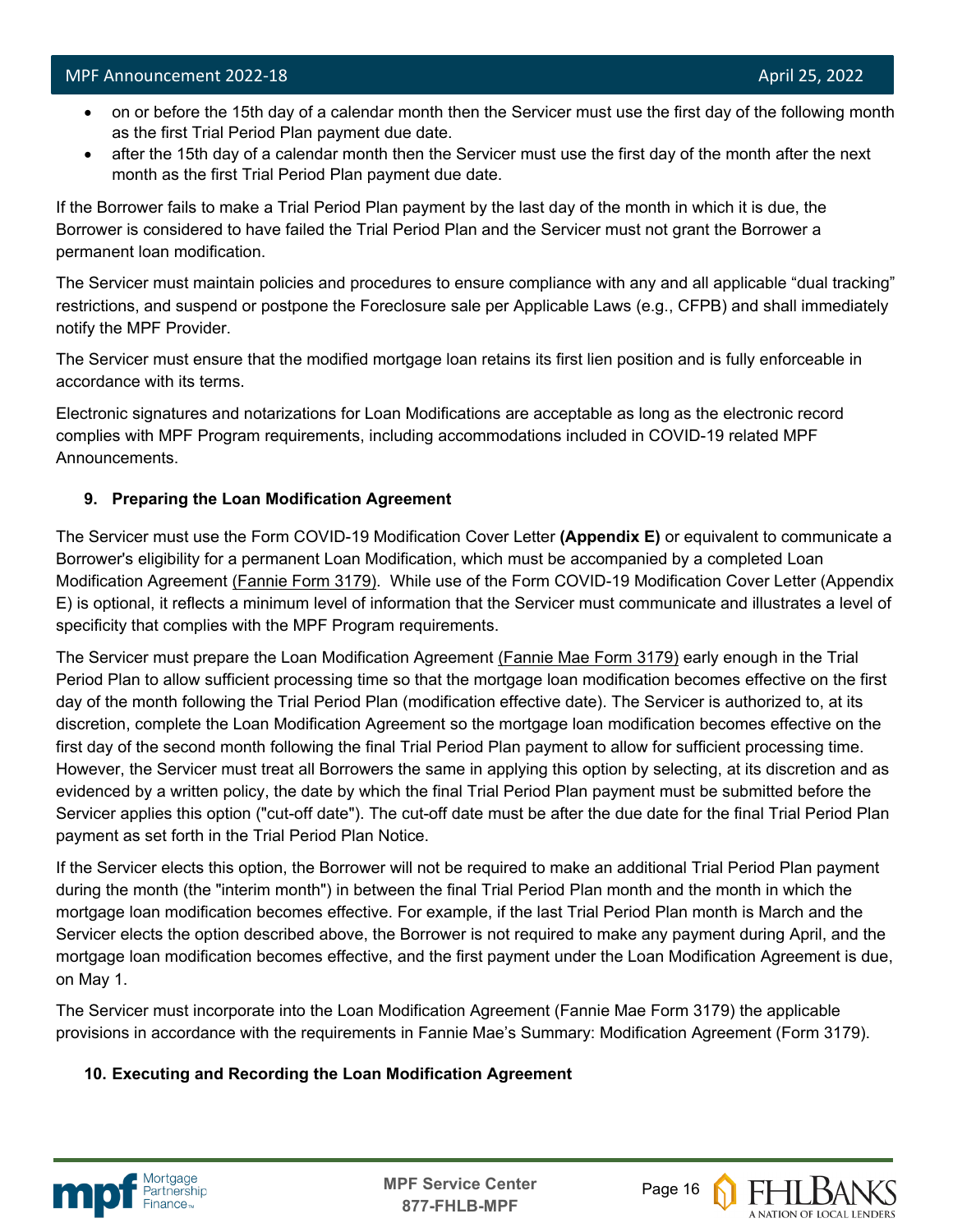l

 The Servicer is responsible for ensuring that the mortgage loan as modified complies with applicable laws, preserves the MPF Bank's first lien position, and is enforceable against the Borrower(s) in accordance with its terms.

In order to ensure that the modified mortgage loan retains its first lien position and is fully enforceable, the Servicer must:

- Ensure that the Loan Modification Agreement is executed by:
	- o the same Borrower(s) that signed the Mortgage Note; or
	- $\circ$  an individual who acquired interest in the Mortgaged Property as a result of a transfer of ownership that was exempt from the Due-On-Sale Clause.
	- $\circ$  Note: where a co-Borrower signature is not obtainable for reasons such as mental incapacity or military deployment and the Servicer decides to continue with the mortgage loan modification, the Servicer must appropriately document the basis for the exception in the servicing records.
- Ensure all real estate taxes and assessments that could become a first lien are current, especially those for manufactured homes taxed as personal property, personal property taxes, condo/HOA fees, utility assessments (such as water bills), ground rent, and other assessments.
- Obtain a title endorsement or similar title insurance product issued by a title insurance company if the Loan Modification Agreement will be recorded.
- If the Mortgage Loan is covered by primary and/or supplemental mortgage insurance (MI), notify the MI Company of the loan modification in accordance with MI Company requirements and obtain the approval of the MI Company prior to the modification.
- Record the executed Loan Modification Agreement if:
	- $\circ$  recordation is necessary to ensure that the modified mortgage loan retains its first lien position and is enforceable in accordance with its terms at the time of the modification, throughout its modified term, and during any bankruptcy or foreclosure proceeding involving the modified mortgage loan; or
	- $\circ$  the Loan Modification Agreement includes assignment of leases and rents provisions.
		- Note: The Servicer may charge the Borrower for any recording or similar costs associated with the Loan Modification.

If the mortgage loan is for a manufactured home, and the lien was created, evidenced, or perfected by collateral documents that are not recorded in the land records, the Servicer must also take such action as may be necessary, including any amendment, recording, and/or filing that may be required, to ensure that the collateral documents reflect the mortgage loan modification, in order to preserve first lien status for the entire amount owed.

The Servicer must obtain subordination agreements from other lien holders when recordation is required to maintain first lien position. If the Servicer is unable to obtain all necessary subordination agreements, the Servicer may not implement the Modification Plan.

The Servicer shall satisfy all requirements of the mortgage insurer and shall forward a copy of Loan Modification Agreement to the applicable mortgage insurer.

The Servicer must send two (2) originals of the Loan Modification Agreement for the Borrower's signature. After the Borrower returns the 2 signed forms, and successfully completes the Trial Period Plan, the Servicer must then sign the Loan Modification Agreement and provide a copy of the signed form to the Borrower. If the Borrower and loan modification meets all eligibility requirements of the COVID-19 Loan Modification Plan, the Servicer does not need to submit Loan Modification Agreements to MPF provider for approval prior to execution. Any exceptions to eligibility or other COVID-19 Loan Modification Plan requirements must be submitted to MPF Provider for approval prior to communicating the terms of the loan modification Trial Period Plan to Borrower.

Once the Loan Modification Agreement is fully executed, the Servicer must send a fully executed original Loan Modification Agreement to the document custodian within 25 days of receipt from the Borrower. If the Loan Modification Agreement is required to be recorded, the Servicer must:





A NATION OF LOCAL LENDERS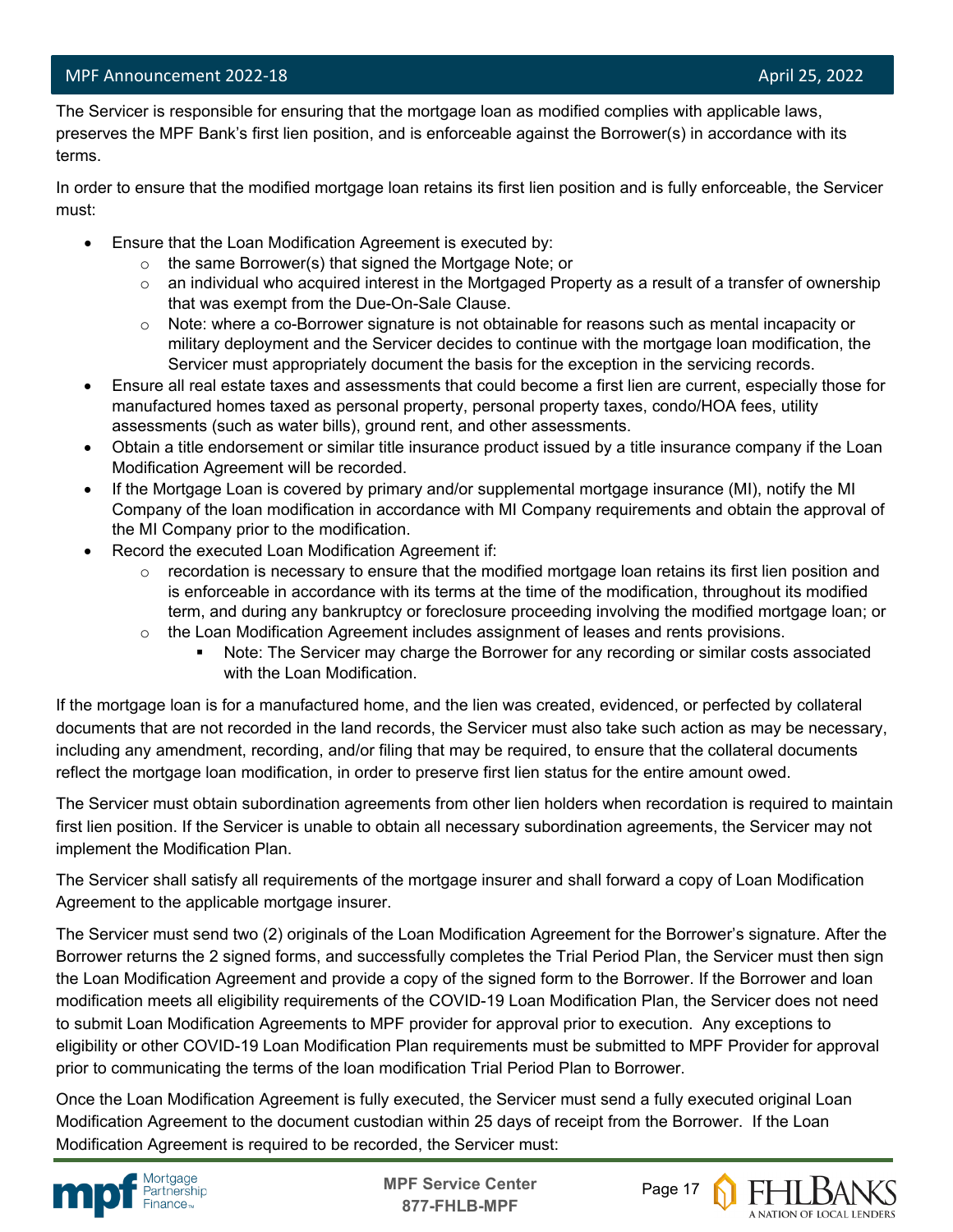- send a certified copy of the fully executed Loan Modification Agreement to the document custodian within 25 days of receipt from the Borrower, and
- send the original Loan Modification Agreement that is returned from the recorder's office to the document custodian within 5 business days of receipt.

# **11. Fees and Late Charges for COVID-19 Loan Modification**

The Servicer must not charge the Borrower administrative fees.

The Servicer may charge the Borrower for any recording or similar costs associated with the Loan Modification.

The Servicer is authorized to assess late charges during the Trial Period Plan. The Servicer must waive all late charges, penalties, stop payment fees, or similar charges upon the Borrower's conversion to a permanent mortgage loan modification.

# **12. Reporting COVID-19 Loan Modification**

The Servicer must report the mortgage loan on the Delinquent Mortgage & Bankruptcy Status Report (Exhibit B) monthly with an Action Code = 12, a Delinquency Status Code = BF during the Trial Payment Period or 28 after successful completion of the Trial Payment Period, a Delinquency Reason Code = 22, a Loss Mitigation Type = Temporary Modification accompanied by the Loss Mitigation Approval (effective) Date and Loss Mitigation Estimated Completion Date or Loss Mitigation Actual Completion Date, as applicable. In addition, the Servicer must follow the reporting requirements in MPF Traditional Servicing Guide "9.4.2 Credit Reporting Requirements, 9.4.3 Tax Reporting, and 9.4.4 Disclosures and Notices."

Effective: March 10, 2022 (Updated on March 28, 2022)

# **Workout hierarchy**

Servicers assessing a Borrower nearing the end of a forbearance plan period must consider Borrowers for the loss mitigation option most suitable for the Borrower's situation, based on whether the borrower's hardship is temporary or permanent.

The following table provides guidance and the order of evaluation for available workout options for MPF Traditional (Conventional) loans.

| <b>Temporary Hardship</b>                                                                                      |                                               |  |
|----------------------------------------------------------------------------------------------------------------|-----------------------------------------------|--|
| The following table describes the Servicer's requirements if the Borrower is experiencing or has experienced a |                                               |  |
| temporary hardship resulting from a short-term decrease in income or increase in expenses.                     |                                               |  |
| If the hardship has                                                                                            | Then the Servicer must consider a             |  |
| been resolved and the Borrower has the ability to                                                              | Reinstatement                                 |  |
| reinstate the mortgage loan                                                                                    |                                               |  |
| been resolved and the Borrower does not have the                                                               | Repayment Plan (see above and MPF Traditional |  |
| ability to reinstate the mortgage loan                                                                         | Servicing Guide Section 8.5.4)                |  |
| been resolved and the Borrower does not have the                                                               | COVID-19 Payment Deferral Plan (see above)    |  |
| ability to afford a repayment plan                                                                             |                                               |  |
| not been resolved                                                                                              | Forbearance Plan (see above)                  |  |
| <b>Permanent Hardship</b>                                                                                      |                                               |  |



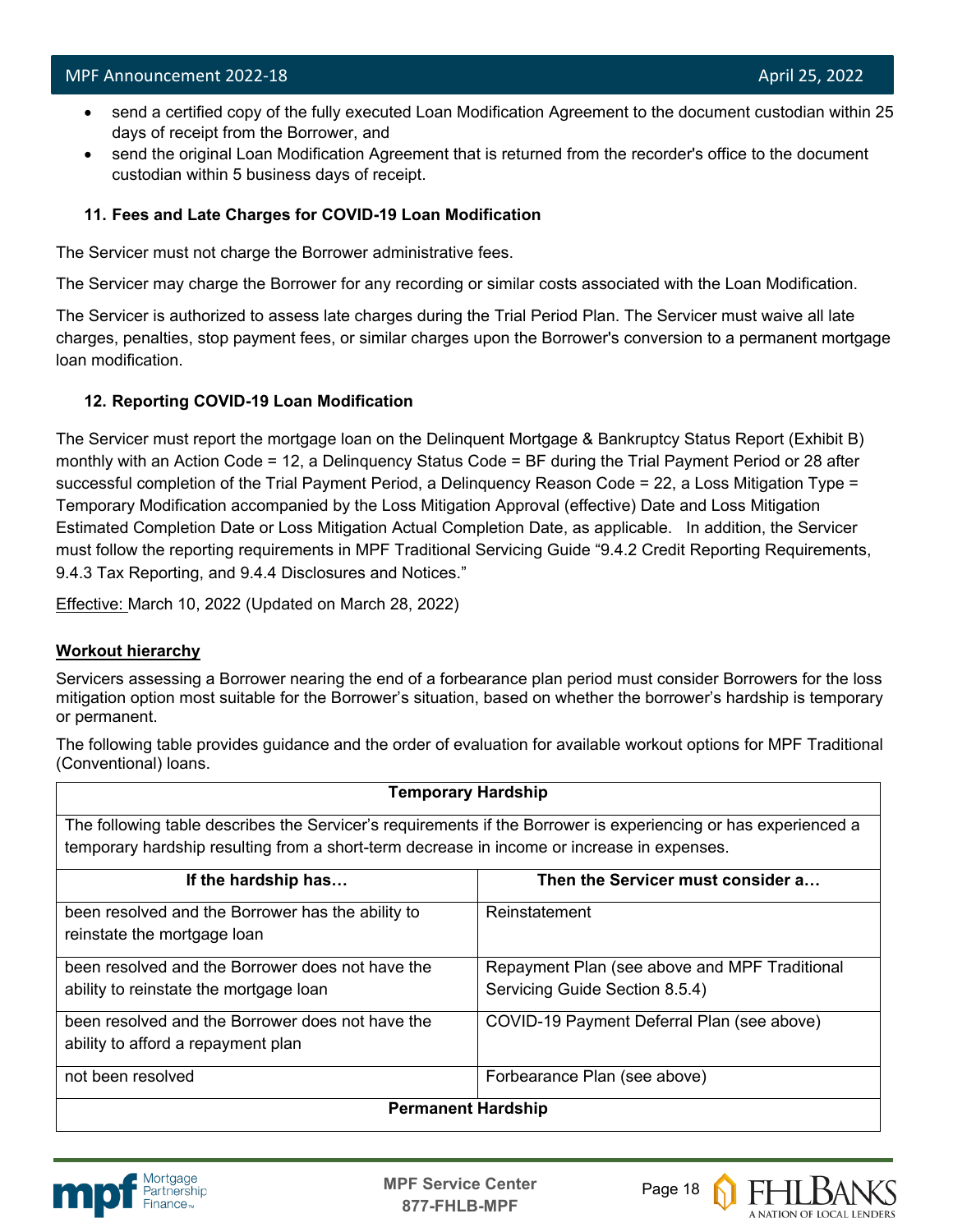If the Borrower is experiencing a hardship that has resulted in a permanent or long-term decrease in income or increase in expenses, the Servicer must evaluate the Borrower for a workout option in the following order:

- COVID-19 Loan Modification Plan (Requirements provided for in this announcement)
- Short Sale (MPF Traditional Servicing Guide Section 8.6.1)
- Deed-in-Lieu of Foreclosure (MPF Traditional Servicing Guide Section 8.6.2)

**NOTE**: If a Borrower requests to be evaluated for a liquidation workout option, the Servicer must first evaluate the Borrower for a liquidation workout option.

Effective: April 30, 2020 (Updated May 19, 2020, March 10, 2022, and March 28, 2022)

# **Attempting to establish QRPC**

Servicers are required to attempt to establish quality right party contact (QRPC) with all delinquent Borrowers to resolve delinquencies. The MPF Guides does not provide the method by which such contact must be achieved, but in accordance with MPF Traditional Servicing Guide 8.3.2 Contacting Borrowers, among other requirements, the Servicer is authorized to use various outreach methods to contact the Borrower as permitted by applicable law, including, but not limited to:

- mail,
- email,
- texting, and
- voice response unit technology.

Effective: March 26, 2020

# **Late Fees**

Servicers should consider waiving late fees, penalties, stop payment fees, or similar charges for 90 days and provide guidance to Borrowers with respect to available relief provisions and/or loss mitigation alternatives.

Effective: March 20, 2020

# **Reporting a reason for delinquency code**

Servicers must report delinquency status information pursuant to MPF Traditional Servicing Guide 8.4 Delinquency Reporting, by providing a Delinquent Mortgage Report (Servicing Guide Exhibit B) that contains the status of all Delinquent Mortgage Loans that are thirty (30) or more days delinquent as of the last day of the preceding month or has received approval for a Loss Mitigation Plan but has not yet become delinquent.

In an effort to enable us to identify mortgage loans where the Borrower has experienced a hardship associated with COVID-19 while not resulting in a systems impact for us or you, the Servicer must report the delinquency reason code 022, when reporting the delinquency status of such mortgage loans. For mortgage loans where the Servicer would have reported the delinquency reason code of 022 the Servicer must now use reason for delinquency code 007.

Effective: March 26, 2020 (Updated on July 7, 2020)

# **Property inspections and preservation**

As a result of the impact of COVID-19, we are temporarily providing some relief with respect to the completion of property inspections, including:

- inspections for properties securing a delinquent mortgage loan as described in MPF Traditional Servicing Guide 8.3.5 Property Inspections;
- inspections related to hazard loss repairs as described in MPF Traditional Servicing Guide 4.6 Property Damage/Loss Procedures; and



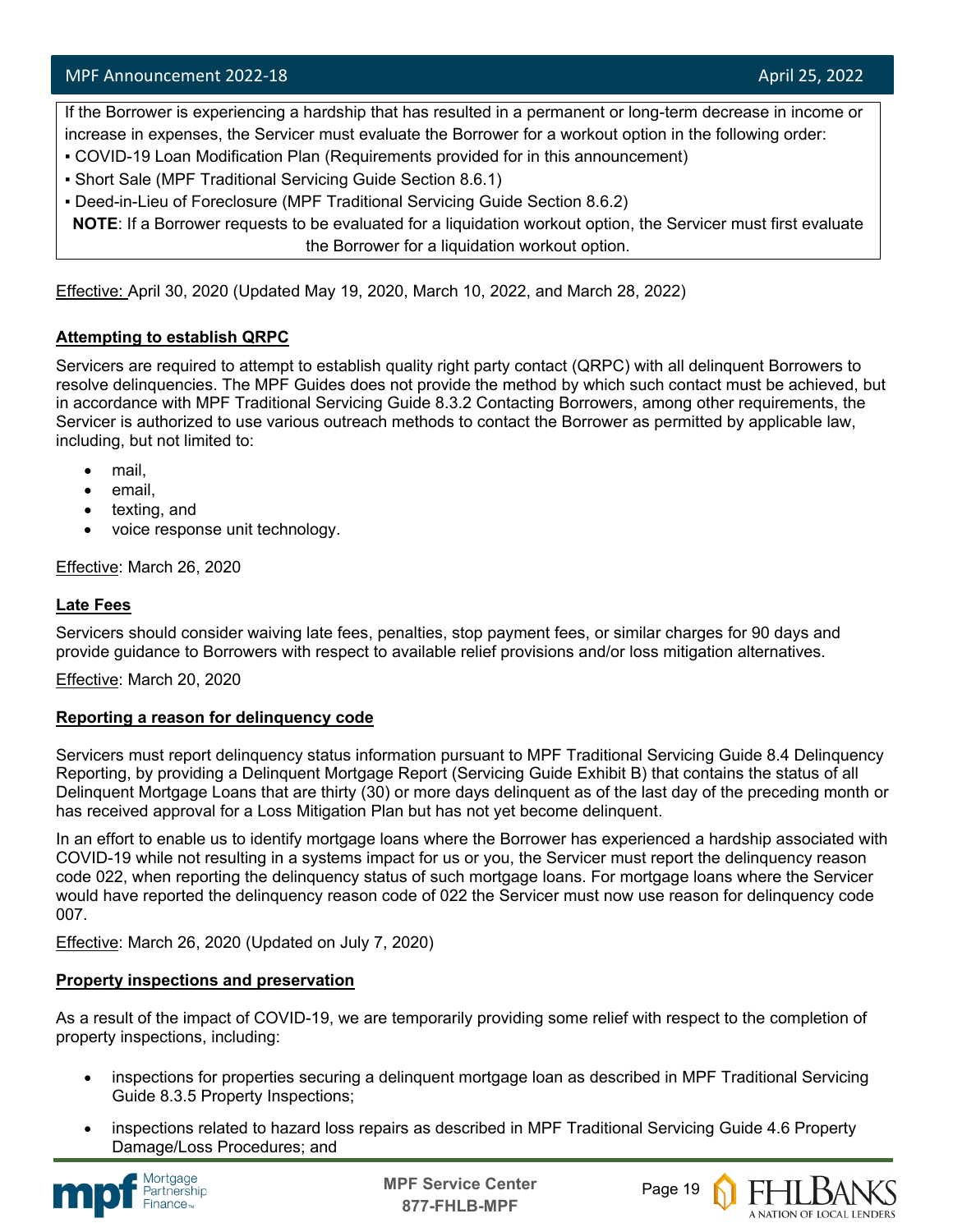• property preservation activities as described in MPF Traditional Servicing Guide section 10.9 Foreclosure Proceedings Property Inspections.

The following table describes when the Servicer must not conduct property inspections and property preservation activities for a property securing a mortgage loan where the Borrower is experiencing a hardship related to COVID-19, depending on the status of the mortgage loan at the time of the effective date of the National Emergency declaration related to COVID-19.

| If on March 1, 2020, the mortgage loan was                                     | Then the Servicer must                                                                                                                                                                                                                                                       |  |
|--------------------------------------------------------------------------------|------------------------------------------------------------------------------------------------------------------------------------------------------------------------------------------------------------------------------------------------------------------------------|--|
| current or less than 30 days delinguent and<br>the Borrower becomes delinquent | not complete property inspections during the<br>٠<br>forbearance plan or an active post-forbearance                                                                                                                                                                          |  |
| delinquent and the property was not vacant<br>or abandoned                     | plan workout option.                                                                                                                                                                                                                                                         |  |
| delinquent and the property was reported as<br>vacant or abandoned             | follow the property inspection requirements in MPF<br><b>Traditional Servicing Guide 8.3.5 Property</b><br>Inspections and property preservation activities as<br>described in MPF Traditional Servicing Guide section<br>10.9 Foreclosure Proceedings Property Inspections. |  |

**Note:** *For mortgage loans that are delinquent and not on a forbearance plan, Servicers must continue to follow the inspection requirements in MPF Traditional Servicing Guide 8.3.5 Property Inspections.*

If the mortgage loan is not brought current upon expiration of the forbearance plan, or if the Borrower is not approved for a post-forbearance workout option as determined based on QRPC, the Servicer must follow the property inspection requirements in MPF Traditional Servicing Guide 8.3.5 Property Inspections.

Servicers unable to complete a property inspection or property preservation activity in accordance with the MPF Traditional Servicing Guide, must document their efforts and the reason for any exception in the mortgage loan file.

Servicers' inability to complete property inspections due to COVID-19 related impacts must not impact disbursement of insurance loss proceeds.

Effective: March 26, 2020 (Updated May 19, 2020)

# **Mortgage Insurance Termination Requests**

When verifying an acceptable payment record for a Borrower that has had a financial hardship related to COVID-19 in which the Servicer provided:

- a COVID-19 related forbearance plan, repayment plan, or Trial Period Plan and the Borrower complied with the terms of such plan;
- a payment deferral; or
- a COVID-19 payment deferral and the Borrower made three consecutive monthly payments following completion of the payment deferral;

Servicers must not consider any payment that is 30 or more days past due in the last 12 months, or 60 or more days past due in the last 24 months that is attributable to the COVID-19 financial hardship. The mortgage loan must be current when the termination is requested, which means the mortgage loan payment for the month preceding the date of the termination request was paid.

Note: These requirements apply when reviewing the Borrower's request for termination of conventional MI based on either original or current value of the property the requirements in this section must be met.





A NATION OF LOCAL LENDERS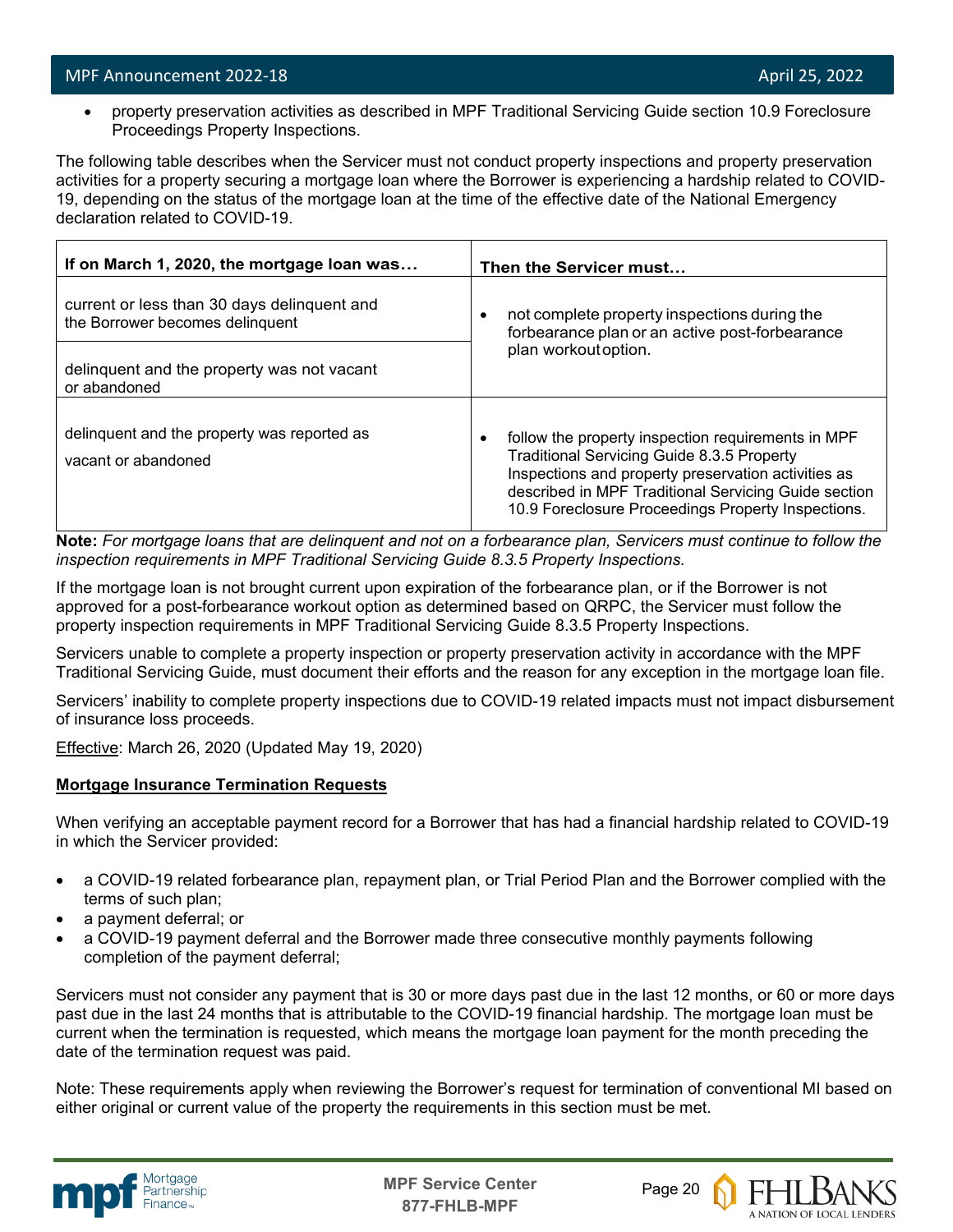l Effective: This policy change is effective for Borrower-initiated requests for termination initiated on or after March 1, 2021. (Issued December 21, 2020)

#### **Obtaining valuations associated with MI termination requests**

As a reminder, when a Borrower requests MI termination based on the original or current value of the property and a BPO or appraisal is required to verify the current value of the property, the property valuation must be based on an inspection of both the interior and exterior of the property. If the impact of COVID-19 results in a delay in obtaining a BPO or appraisal required to verify the current value of the property, the Servicer must notify the Borrower that it will be unable to approve the termination request until the BPO or appraisal is completed (along with all other requirements for terminating the mortgage insurance being satisfied).

See MPF Traditional Servicing Guide 4.7.2 Mortgage Insurance Cancellation for One-Unit Properties and 4.7.3 Mortgage Insurance Cancellation for Two- to Four-Unit Properties.

Effective: March 26, 2020

#### **Electronic Signatures**

Electronic Signatures (e-Sign) may now be utilized to execute loss mitigation related agreements, as long as esigning does not affect the enforceability of the document under Applicable Law, or the ability to record the document when needed to maintain lien priority, including when required by the MPF Program in accordance with MPF Traditional Servicing Guide section 9.3.6 Recording Requirements.

Effective: April 10, 2020

#### **Credit reporting**

Servicers must report the status of the MPF Traditional (Conventional) loans with Borrowers affected by COVID-19 to the credit bureaus in accordance with the Fair Credit Reporting Act, including as amended by the provisions of the CARES Act. For obligations that were current prior to granting an "accommodation" - meaning an agreement to forebear, modify a loan, or grant other relief to Borrowers impacted by COVID-19, Servicers are required to continue to report the obligation as current so long as the Borrower complies with the accommodation.

For obligations that were delinquent prior to granting the "accommodation," the Servicer must continue to report the status as it had previously been reporting - even if the actual status deteriorates - but report the Borrower as current if the account is brought current during the "accommodation." Charged-off accounts are excluded from the new requirements under the Act and therefore are excluded for this policy.

Effective: During the "covered period," as defined in the Act or as amended at a later date, which begins on January 31, 2020 and ends on the later of July 25, 2020 or 120 days after the date of the termination of the federallydeclared national emergency.

#### **Foreclosure sales & Evictions (UPDATED)**

Servicers must suspend all foreclosure sales, unless the property has been determined to be vacant or abandoned.

The suspension of foreclosure-related activities has been extended through July, 31, 2021. During the period of the extension. To allow a Borrower that has experienced a COVID-19 related hardship time to obtain assistance offered through the Homeowner Assistance Fund, Servicers must delay not, except with respect to a vacant or abandoned property, initiating any judicial or non-judicial foreclosure process, move for a foreclosure judgment or order of sale, or execute a foreclosure-related eviction, or a foreclosure sale up to 60 days if:

- the Servicer receives notification from a mortgage assistance fund program provider participating in the Homeowner Assistance Fund program, such as an HFA or other designee, that the borrower has applied for mortgage assistance;
- the Servicer:



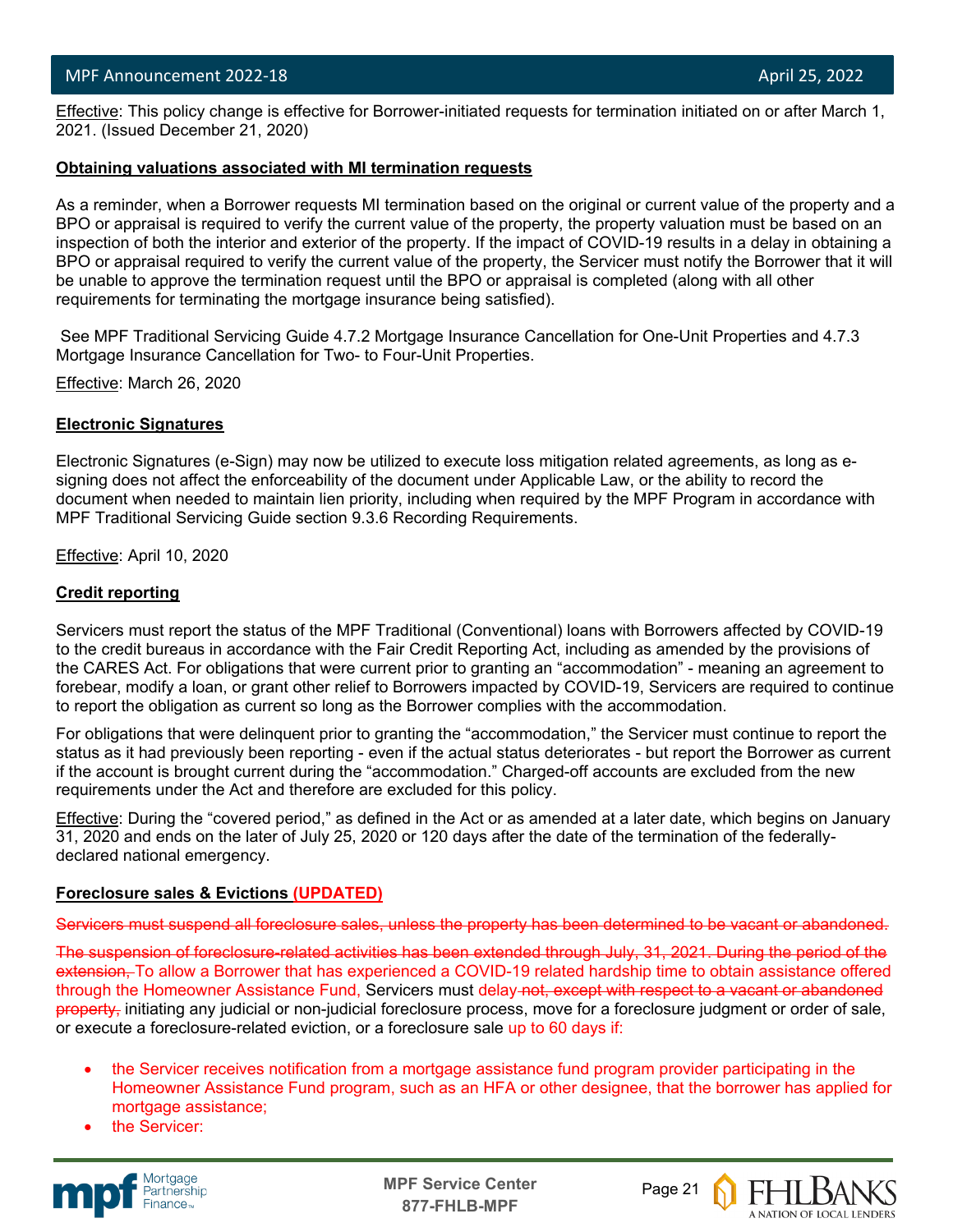- $\circ$  has sufficient time to delay initiation of the foreclosure process or moving for a foreclosure judgment or order of sale; or
- $\circ$  in the case of a foreclosure sale, is notified at least 7 days before the sale; and
- $\circ$  any foreclosure trial or execution of a foreclosure sale can be delayed without dismissal of the action.

If the Servicer determines that it did not have sufficient time to delay initiation of the foreclosure process or moving for a foreclosure judgment or order of sale, the Servicer must document in the mortgage loan file why it was unable to delay the action and make any supporting documentation available to the MPF Provider/MPF Bank upon request.

If the approved funds do not fully reinstate the mortgage loan, the Servicer must attempt to contact the Borrower to achieve quality right party contact (QRPC) in accordance with this announcement to resolve the remaining delinquency.

Servicers must obtain prior approval to suspend foreclosure-related activities beyond 60 days by submitting a request to the MPF Provider.

Servicers should continue to suspend evictions on real estate owned (REO) properties that have been acquired by foreclosure or deed-in-lieu of foreclosure transactions until September 30, 2021. Servicers are required to comply with any/all applicable Foreclosure and Eviction federal and state law moratoriums in place.

This suspension does not apply to mortgage loans secured by properties that have been determined to be vacant or abandoned.

During the period between the end of the suspension of foreclosure activities outlined above (July, 31, 2021) and the effective date of the Bureau of Consumer Financial Protection's final rule entitled "Protections for Borrowers Affected by the COVID-19 Emergency Under the Real Estate Settlement Procedures Act," 12 C.F.R. Part 1024 (the Final Rule) (Aug. 31, 2021), Servicers must not take any action that would violate the Final Rule if it were in effect during that period. Foreclosure activities that would not violate the Final Rule were it in effect during such period may proceed from and after August 1, 2021.

Effective: March 20, 2020 (Updated May 19, 2020, June 23, 2020, September 14, 2020, December 21, 2020, January 27, 2021, February 24, 2021, February 26, June 29 2021, July 15, 2021, August 3, 2021, and April 21, 2022, and April 25, 2022)

# **Bankruptcy Requirements**

Generally, Servicers are required to file motions for relief from the automatic stay in bankruptcy cases upon certain milestones. In light of the CARES Act and other impacts resulting from the COVID 19 National Emergency, the MPF Program Servicers were temporarily relieved of the obligation to meet these timelines.

The temporary suspension was terminated effective July 31, 2021. Therefore, Servicers must file a motion for relief from the automatic stay in bankruptcy cases in accordance with the MPF Guides and applicable law before taking any action that would require such relief.

Servicers must continue to work with their bankruptcy counsel to determine the appropriate time to file such motions.

Effective: May 19, 2020 (Updated July 15, 2021, and March 28, 2022)

# **Training**

The MPF Program will host webinars providing additional training on the COVID-19 Permanent Loan Modification. Please visit the [MPF Website](https://www.fhlbmpf.com/education/upcoming-webinars) to register for one of the upcoming webinars.



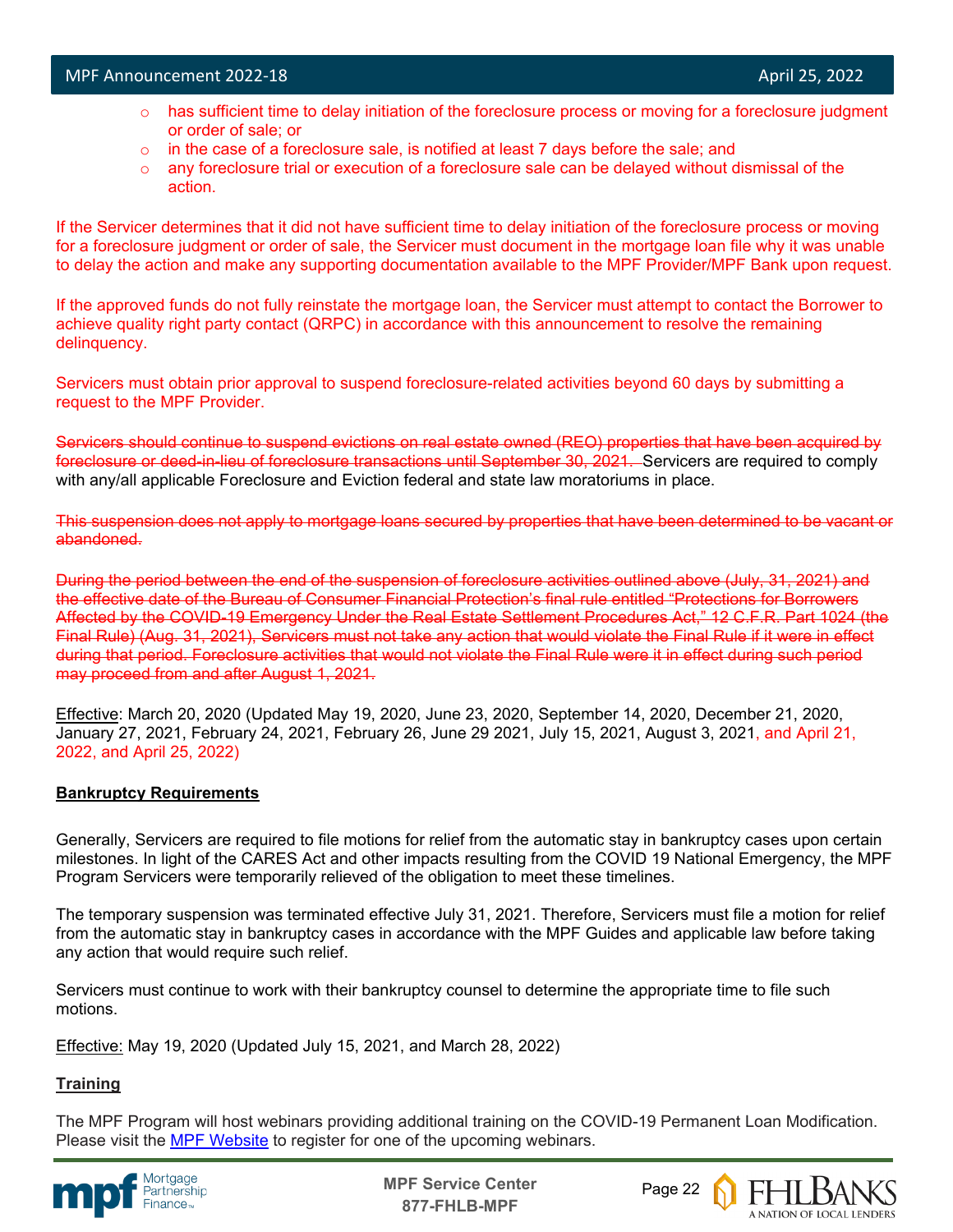# **General resources**

l

The MPF Program is operating at its normal level and will continue to provide support to PFIs/Servicers. Please contact the MPF Service Center with any questions or concerns (877-FHLB-MPF).





FHLBANKS A NATION OF LOCAL LENDERS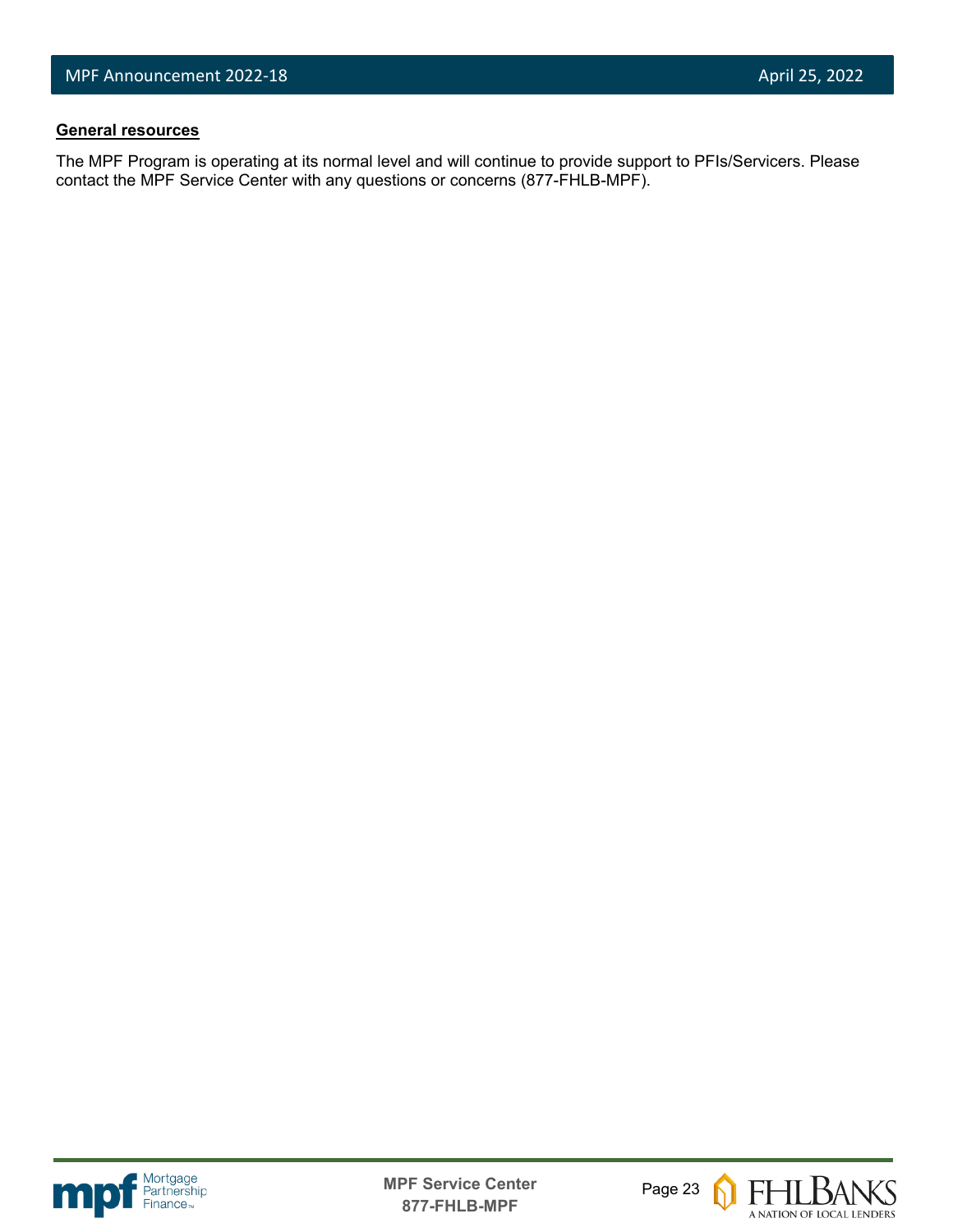# **APPENDIX A**

COVID-19 Payment Deferral Agreement

[DATE]

Dear [BORROWER NAME(S)]:

[SUBJECT PROPERTY ADDRESS 1]

[SUBJECT PROPERTY ADDRESS 2]

[CITY, STATE ZIP CODE]

l

REFERENCE: [MPF LOAN NUMBER] [PFI LOAN NUMBER]

As we discussed, as a result of COVID-19 related impacts on you, you are approved for a COVID-19 related payment deferral, and we will defer your past-due amounts to bring your mortgage current. This letter describes what the payment deferral is and how it impacts your mortgage.

**To accept this offer you must return this agreement [provide return instruc�ons] fully executed by all Borrowers, by [date before end of the current month].**

#### **What is a Payment Deferral?**

A payment deferral brings your mortgage current and delays repayment of certain past-due monthly principal and interest payments, as well as other amounts we paid on your behalf related to the past-due monthly payments. Payment of these amounts is not being waived, you will be responsible for paying the past-due amounts upon the earlier of the maturity date of the mortgage loan, sale or transfer of the property, refinance of the mortgage loan, or payoff of the interest-bearing unpaid principal balance.

#### **Terms of the Payment Deferral**

As of **[EFFECTIVE DATE**], we will:

- adjust the due date of your next scheduled monthly payment to bring your mortgage current,
- defer the scheduled repayment of the total past-due amounts to the maturity date of the mortgage or earlier upon the sale or transfer of the property, refinance of the mortgage loan, or payoff of the interest-bearing unpaid principal balance, and
- waive any late charges.

*[If Borrower was 18 months delinquent at the date of evaluation and Servicer is using a processing month, include the following:* **We require a processing month to complete your payment deferral. Because you are 18 months delinquent, you must pay your**  current monthly contractual payment of \$[amount] by [date] in order for your payment deferral to become effective.*]* 

The following table describes the specific terms of your payment deferral.

| Number of past due principal and interest payments to be deferred |  |
|-------------------------------------------------------------------|--|
| Past-due principal and interest payment amount to be deferred     |  |
| Other past-due amounts to be deferred*                            |  |
| Total past-due amounts to be deferred**                           |  |
| Late charges to be waived                                         |  |



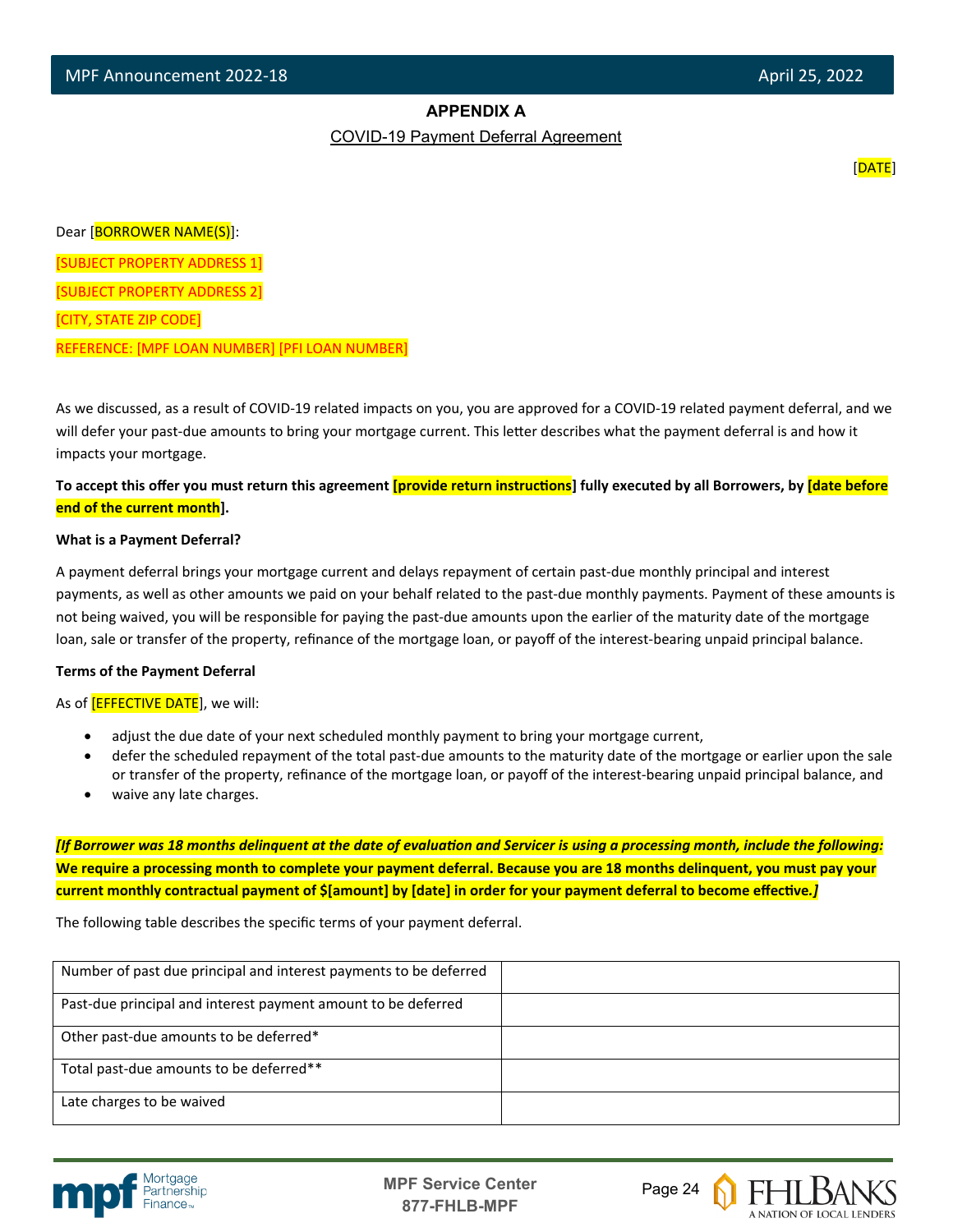l

 \*Includes any amounts we paid on your behalf related to the past-due payments, such as taxes or insurance, as authorized by your mortgage documents.

\*\*Interest will not be charged on the total past-due amounts to be deferred. The payment deferral will not change any other terms of your mortgage.

[Where there is an escrow shortage amount, include the following:

Based on our review of your escrow account, there is an escrow shortage of \$[amount] because the escrow portion of your past due payments has not been paid. You have agreed to pay your escrow shortage amount over a term of [# of months] months starting with your next scheduled payment. Your monthly payment to cover the shortage is \$[amount]. Your total monthly payment of \$[amount] is due on [date].]

Once your payment deferral is in effect, you must continue to make your scheduled monthly payment to keep your mortgage current.

**[Add contact information for Borrower wishing to contact Servicer]**

**[The Servicer must include any disclosures required by federal, state, or local law.]**





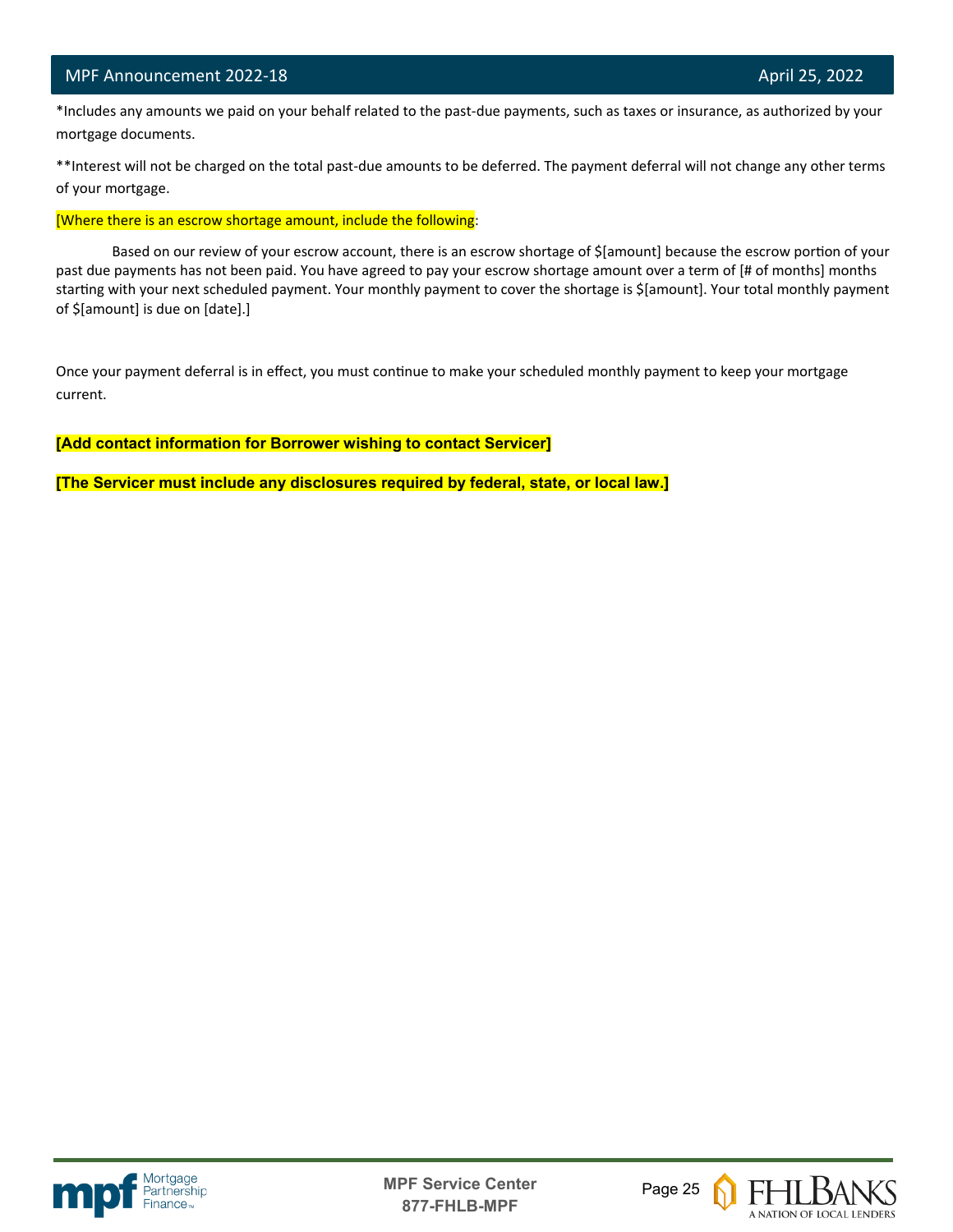# **APPENDIX B**

# **COVID-19 Payment Deferral Plan Worksheet**

#### **Instructions Page**

#### Purpose

l

Servicers of conventional MPF Traditional loans must use this worksheet to complete a COVID-19 Payment Deferral Plan option for the Borrower.

#### Preparation

- **When**  The Servicer must complete the worksheet to complete COVID-19 Payment Plan option for a Borrower who the Servicer has deemed to be ineligible for a reinstatement or a repayment plan.
- **Who**  This worksheet must be completed by an employee of the Servicer who has responsibilities that would cause such individual to be knowledgeable of the facts and processes needed to complete this worksheet and has authority to certify to the truthfulness and accuracy of the information on this worksheet.
- **How**  The completed worksheet must be submitted via eMAQCS®Plus as an attachment to the Workout Worksheet (Form SG354) and along with all required supporting documents as indicated on the Workout Worksheet (Form SG354).
- **Attachments**  The completed COVID-19 Payment Deferral Plan Worksheet must be accompanied by the following documentation:
	- 1. Workout Worksheet (Form SG354) and all required supporting documents
	- 2. Insurer Approval Letter, if applicable
	- 3. 12-month payment history for the Borrower

#### Submission

- **When**  Once the Servicer complete a COVID-19 payment deferral to Borrower in the same month in which it determines the Borrower is eligible.
- **How**  The completed worksheet must be submitted through eMAQCS®Plus at [https://eMAQCS.covius.com](https://emaqcs.covius.com/) as an **attachment to the Workout Worksheet (Form SG354)** and all required supporting documents as indicated on the Workout Worksheet (Form SG354).
- **To Whom**  The completed worksheet and supporting documentation must be submitted to the MPF Provider.
- The Servicer should retain a copy of the completed worksheet and supporting documentation for their own records.

#### **Assistance**

Please call the MPF Service Center at 877-FHLB-MPF (877-345-2673) for any questions or assistance needed in completing the worksheet.

- Any worksheet that is incomplete or not submitted with all supporting documentation will be promptly returned to the Servicer.
- To be eligible for a COVID-19 Payment Deferral Plan, the Borrower must meet the eligibility requirements provided for in the most recent COVID-19 Related Servicing Guidance for MPF Traditional (Conventional) Loans announcement.



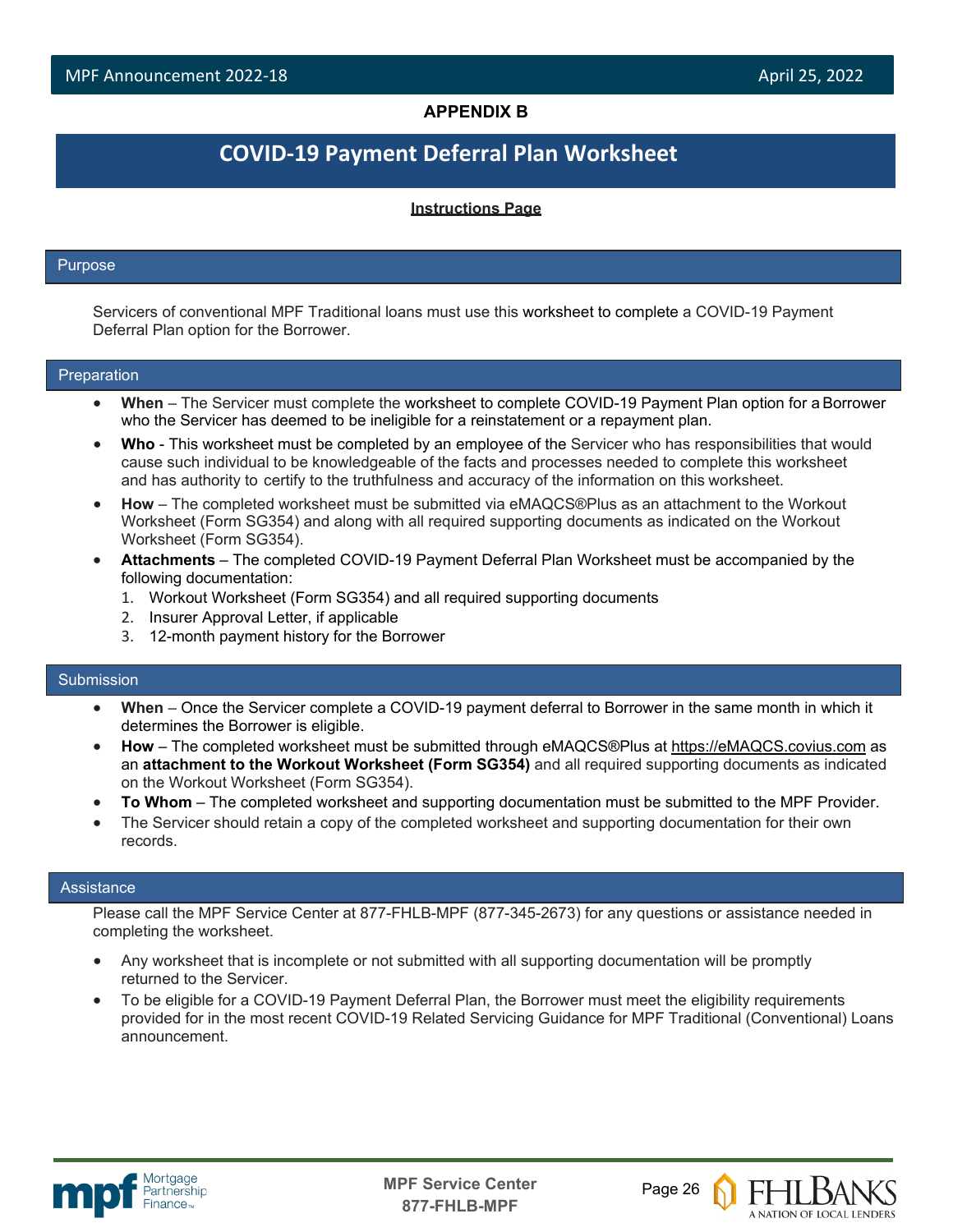# **COVID-19 Payment Deferral Plan Worksheet**

#### Loan Information

l

MPF Loan Number: Borrower Name:

#### Product Information

A Payment Deferral plan is a home retention workout option for MPF Traditional (Conventional) Loans. This option is for Borrowers who are nearing the end of a COVID-19 forbearance plan, have resolved a temporary hardship and are prepared to resume their monthly contractual payments but cannot afford either a full reinstatement or repayment plan to bring the loan current. This option is also for Borrower's who have a confirmed but resolved COVID-19 financial hardship.

# Review of Terms of Payment Deferral Plan

| COVID-19 Forbearance Plan Completion Date               |  |
|---------------------------------------------------------|--|
| COVID-19 Payment Deferral Plan Target Effective Date    |  |
| Number of Days Delinquent as of March 1, 2020           |  |
| Days Delinquent as of Payment Deferral Worksheet Date   |  |
| Unpaid Principal Balance prior to payment deferral      |  |
| MI Approval Date (Servicers must obtain MI approval, if |  |
| applicable)*                                            |  |
| Total Past-due principal payment amount to be deferred  |  |
| Total Past-due interest payment amount to be deferred   |  |
| Other amount to be deferred**                           |  |
| Total amount to be deferred***                          |  |
| Total late charges to be waived                         |  |

\* If relying on issued guidance by the MI Company, please indicate so.

\*\*Includes any amounts the Servicer paid on the Borrower's behalf related to the past-due payments, such as taxes or insurance, as authorized by your mortgage documents.

\*\*\*Interest will not be charged on the total past-due amounts to be deferred. The payment deferral will not change any other terms of your mortgage.



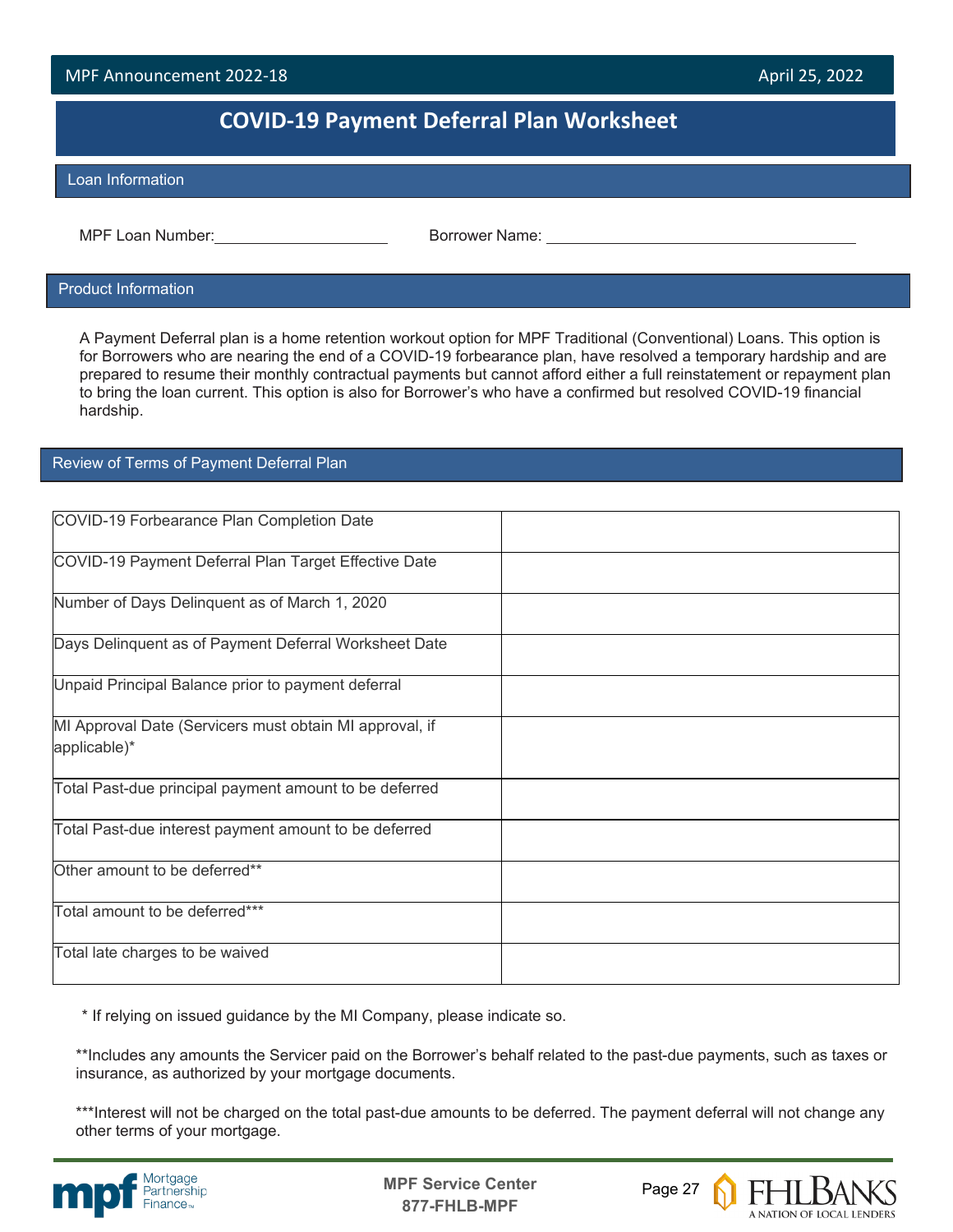# **APPENDIX C**

#### Payment Deferral Post COVID-19 Forbearance Solicitation Cover Letter

[DATE]

Dear [BORROWER NAME(S)]: [SUBJECT PROPERTY ADDRESS 1] [SUBJECT PROPERTY ADDRESS 2] [CITY, STATE ZIP CODE] REFERENCE: [MPF LOAN NUMBER] [PFI LOAN NUMBER]

Subject: Loss Mitigation Offer Enclosed

#### Dear [BORROWER NAME(S)]:

We have been trying to reach you during your forbearance plan to discuss your situation and to provide information on options that may be available to you to resolve your delinquency. We would like to offer you an opportunity to enter into a more permanent solution. We are here to help. If you have questions about the options listed below, please contact us immediately.

#### **If you can make your monthly mortgage payments:**

If your COVID 19 related hardship has been resolved and you are able to resume making your mortgage payments following your forbearance plan, a payment deferral may be the best option to immediately bring your mortgage current, prevent foreclosure, and delay repayment of the mortgage payments you missed during your forbearance plan

We have approved you for such a deferment plan. Please refer to the enclosed payment deferral agreement for more details on this offer and how to accept it.

#### **If you are s�ll not able to resume making your monthly mortgage payments:**

If your COVID 19 related hardship is not yet resolved, you may need more time to resolve your hardship before we can determine what long-term solution best works for you. If so, an extension of your forbearance plan may be available. To receive an extension, or to discuss other loss mitigation options that may be available to you, you must contact us to discuss your options.

#### **QUESTIONS?**

CONTACT US [SERVICER'S NAME] Phone: [8XX-XXX-XXXX] Email Address: [SERVICER'S EMAIL] Website: [SERVICER'S WEBSITE]



**MPF Service Center** Page 28 **877-FHLB-MPF**

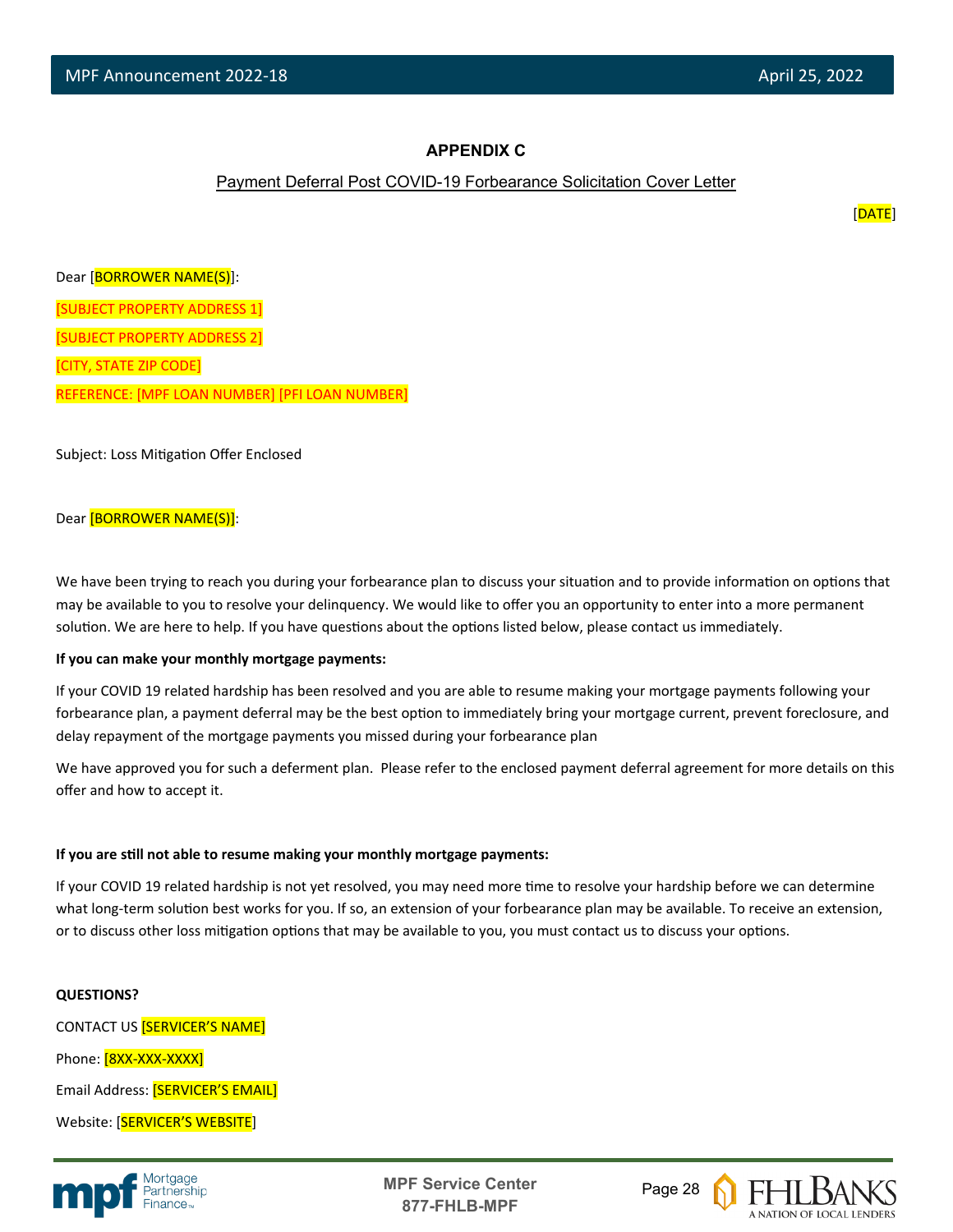Please to review the enclosed payment deferral agreement which includes instruction on how to accept the offer.

We are here to help you with your mortgage.

Sincerely,

l

Customer Support

[SERVICER NAME]





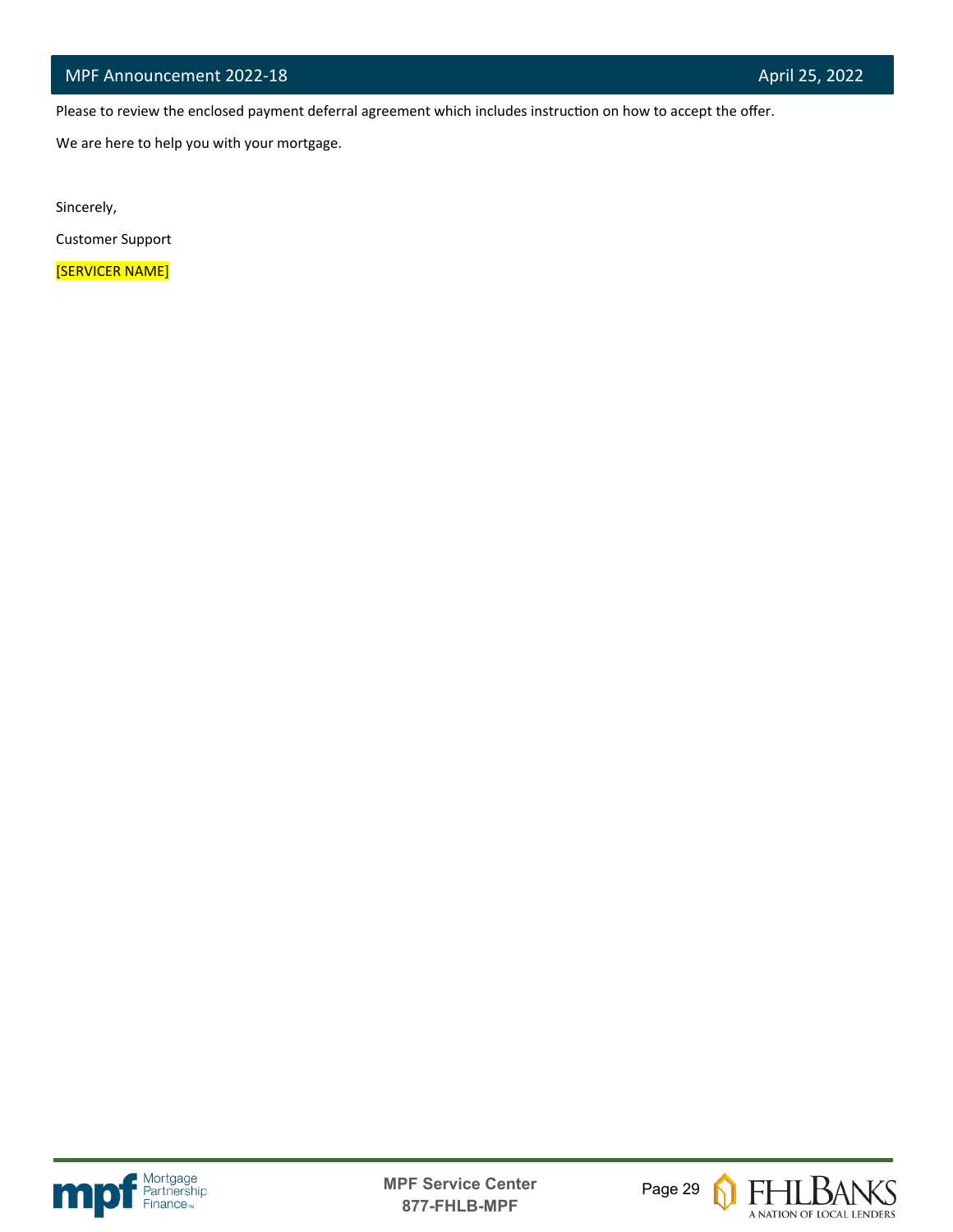# **APPENDIX D**

#### COVID-19 TRIAL PERIOD PLAN NOTICE

[DATE]

Dear [BORROWER NAME(S)]: [SUBJECT PROPERTY ADDRESS 1] [SUBJECT PROPERTY ADDRESS 2] [CITY, STATE ZIP CODE] REFERENCE: [MPF LOAN NUMBER] [PFI LOAN NUMBER]

Subject: Loss Mitigation Offer Enclosed

#### Dear [BORROWER NAME(S)]:

Thank you for contacting us about your mortgage. Based on careful review of the information you provided, we are offering you an opportunity to enter into a loan modification trial period plan. This is the first step toward qualifying for a permanent loan modification. If you satisfy all the requirements set forth below, we will sign the loan modification agreement and your loan will be permanently modified.

#### **Accepting the offer**

To accept this offer to modify your mortgage, you must do one of the following by [14 CALENDAR DAYS FROM THE DATE OF THIS LETTER]:

• Contact us by phone or in writing to let us know if you intend to accept this offer, **OR**

#### **[SERVICER NAME**

#### **MAILING ADDRESS]**

**Phone: [8XX-XXX-XXXX]; Email Address: [SERVICER'S EMAIL]**

Send your first trial period plan payment of  $\frac{1}{2}$  FIRST PAYMENT AMOUNT].

Failure to contact us or send your first trial period plan payment by such date, may result in your loan being considered delinquent.

#### **Completing the trial period plan**

In order to successfully complete the trial period plan, you must make the trial period plan payments below.

| <b>Trial Period Plan Payment</b> | <b>Amount Due</b> | Due Date |
|----------------------------------|-------------------|----------|
| FIRST*                           |                   |          |
| SECOND                           |                   |          |



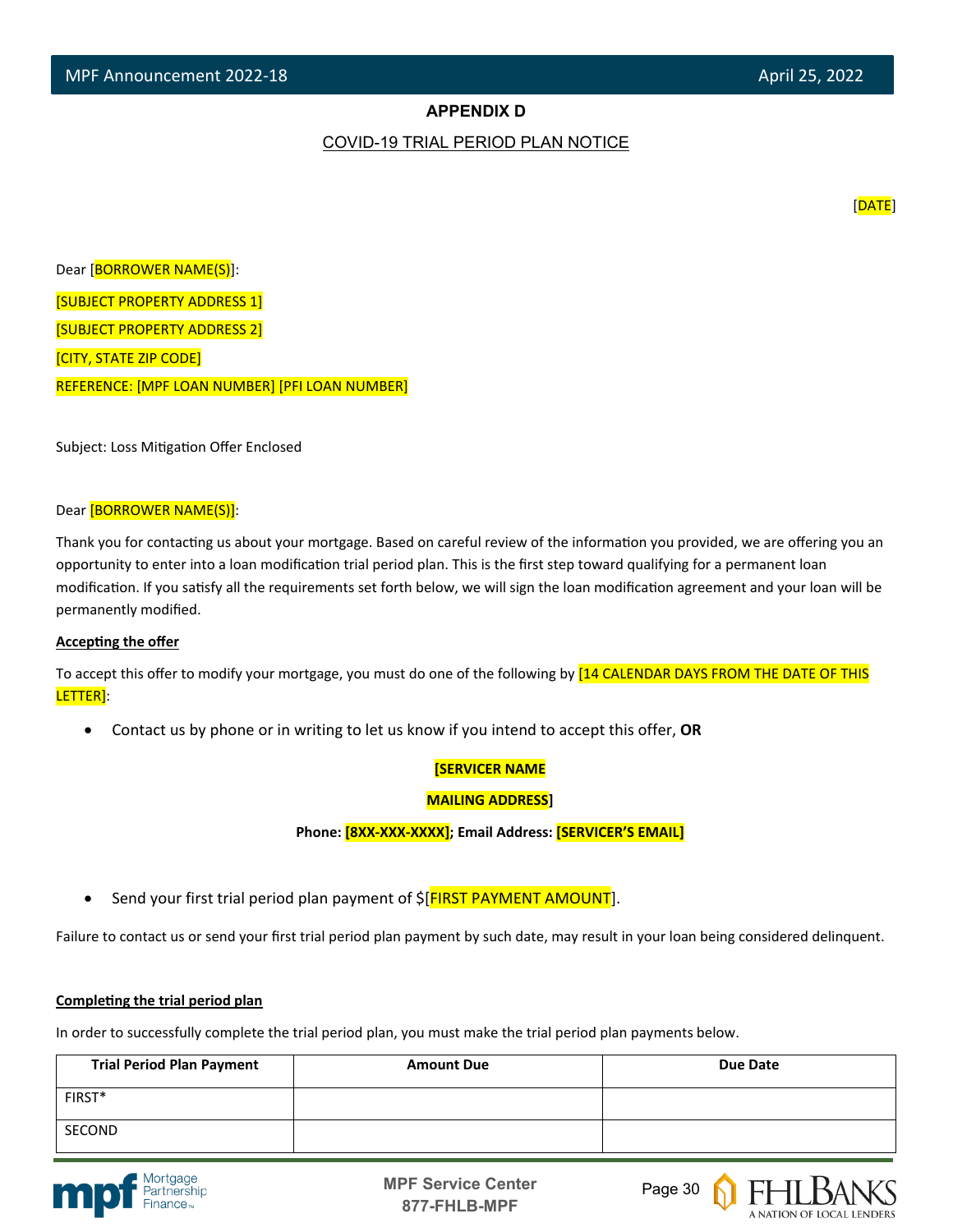| MPF Announcement 2022-18 | April 25, 2022 |
|--------------------------|----------------|
| THIRD                    |                |

\*If you submit your first trial period plan payment by [14 CALENDAR DAYS FROM THE DATE OF THIS LETTER], follow this schedule for your second and third trial period plan payments only.

**We must receive each trial period plan payment in the month in which it is due.** If we do not receive a trial period payment by the last day of the month in which it is due, this offer is revoked and we may refer your mortgage to foreclosure. If your mortgage has already been referred to foreclosure, foreclosure related expenses may have been incurred, foreclosure proceedings may continue, and a foreclosure sale may occur.

#### **Permanent Modification**

Your modified terms will take effect only after:

- You have signed and submitted your loan modification agreement (which we will send you near the completion of the trial period plan);
- We have signed the loan modification agreement and returned a copy to you upon completion of the trial period plan; AND
- The modification effective date set forth in the loan modification agreement has occurred.

# **LOAN MODIFICATION TERMS**

The table below compares your current mortgage terms to the **es�mated** modified terms.

|                      | <b>Current Terms</b> | <b>Modification Terms</b> |
|----------------------|----------------------|---------------------------|
| Payment*             |                      |                           |
| <b>Interest Rate</b> |                      |                           |
| <b>Term</b>          |                      |                           |
| <b>Maturity Date</b> |                      |                           |
| Deferred Principal** |                      |                           |

\*Payment includes principal, interest, and escrow payment, if applicable. For more information on the estimated modification payment amount, review the **Additional Information** below.

\*\*For more information on deferred principal, review the **Additional Information** below.

# **Additional Information**



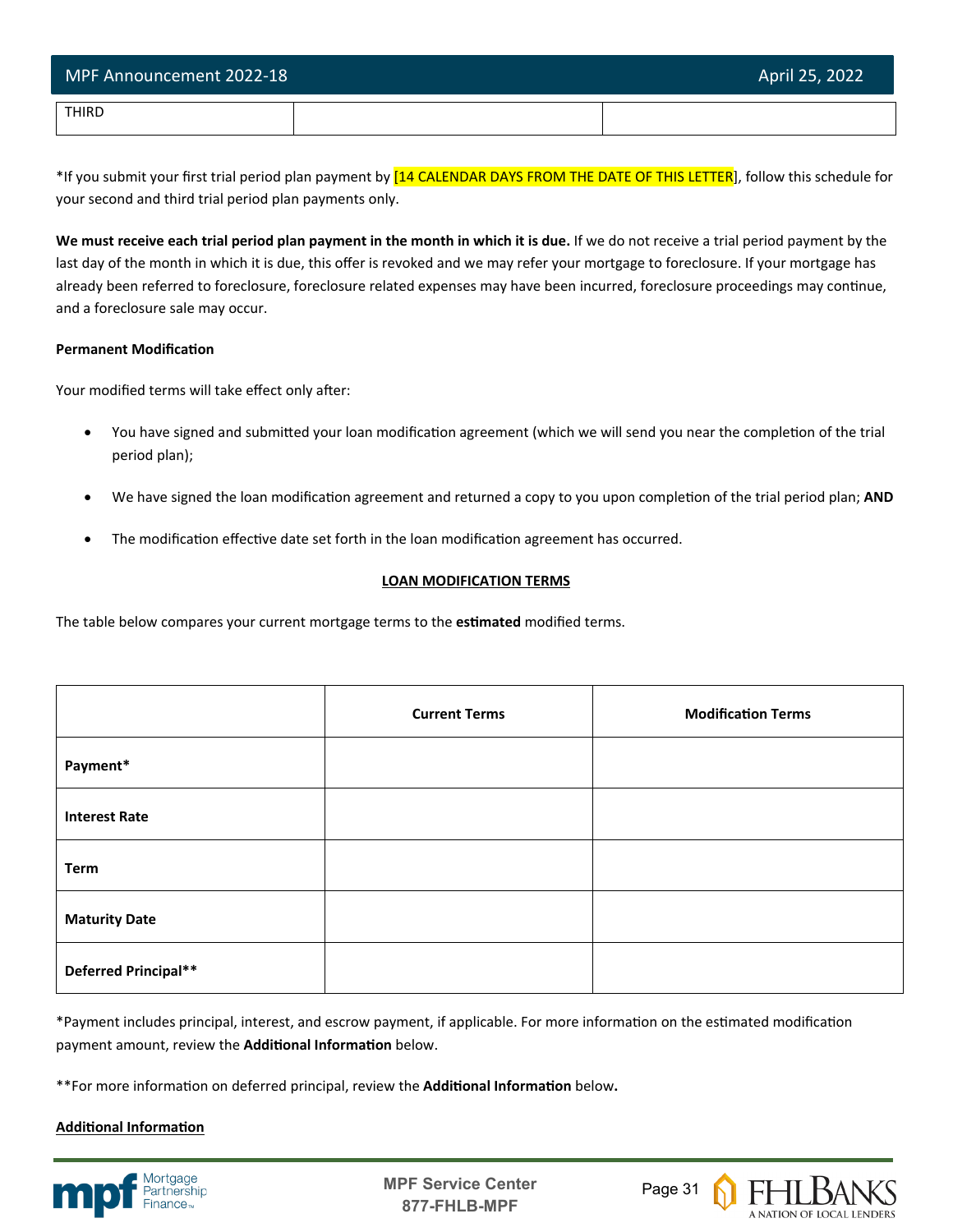- The terms of your existing note and mortgage remain in effect until the mortgage is permanently modified. However, while you are making your monthly trial period plan payments and otherwise remain in compliance with this trial period plan, foreclosure proceedings will not start or continue.
- **There are no modification processing fees for this trial period plan or for modifying your mortgage.**
- If your mortgage is modified, we will waive all unpaid late charges.
- **There are no penalties for paying more than the amount due or for paying off the mortgage early.**
- If your mortgage is permanently modified, some of the terms of your mortgage may change, such as monthly payment, interest rate, and maturity date, which may make your payment more affordable.
- If your mortgage is permanently modified, you will repay the new interest-bearing mortgage balance in equal monthly payments for the life of your mortgage.
- Deferred principal is a portion of the unpaid mortgage balance for which repayment is delayed. If your modified terms include deferred principal your due date for this amount would be the earliest of 1) the date you sell or transfer the property; 2) the date you refinance the modified mortgage; 3) the date you pay off the interest-bearing unpaid principal balance of the modified mortgage; or 4) the new maturity date of the modified mortgage. Interest is not charged on any deferred principal.
- Your new monthly payment may include an escrow payment for property taxes, hazard insurance, and other escrowed expenses, unless its inclusion is prohibited by applicable law. If the cost of your homeowners insurance, property tax assessment, or other escrowed expenses increases, your monthly payment may increase as well.

#### Additional Trial Period Plan Information and Legal Notices

*We will not refer your loan to foreclosure or proceed to foreclosure sale during the trial period plan if you are complying with the terms of the trial period plan:*

- *Any pending foreclosure action or proceeding that has been suspended may be resumed if you do not follow the terms of the plan or do not qualify for a permanent modification.*
- *Unless otherwise required by law, we will hold the trial period plan payments in an account until all required trial plan payments are received. Unless required by applicable law, there will be no interest paid on the funds in the account and any funds in the account at the end of the trial period plan will be deducted from the amount that will be added to your principal balance.*
- *Our acceptance of your payments during the trial period plan does not waive our right to require immediate payment in full of all amounts you owe on your mortgage, including the right to resume or continue foreclosure action, if you fail to comply with the terms of the plan. Entering a trial period plan does not mean that your mortgage will be considered current, unless your payments under the plan completely resolve all past due amounts.*

#### *[If Borrower has an escrow waiver, include the following language:*

*If your monthly payment did not include escrows for taxes and insurance, you are now required to pay any such amounts as part of your monthly payment:*



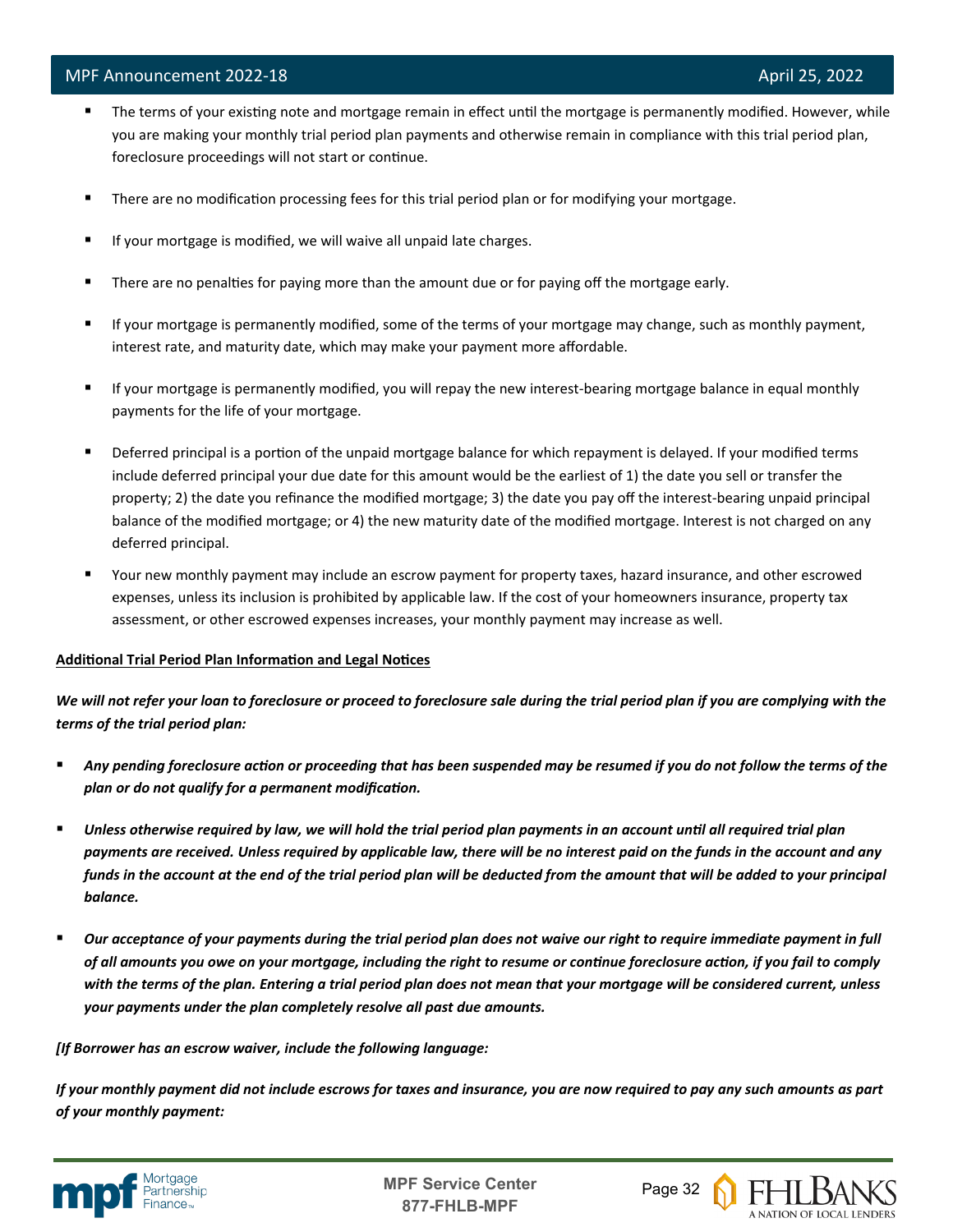l

 *Any prior escrow waiver that allowed you to pay directly for taxes and insurance is revoked as a part of the trial period plan. We may establish an escrow account immediately, and you will pay required escrow payments into that account unless not allowed by applicable law. In this case, a portion of your trial period plan payment will cover these required escrow payments.]*

*Your current mortgage documents remain in effect; however, you are permitted to make the trial period plan payment instead of the current monthly payment required under your mortgage documents:*

 *All the terms of your current mortgage documents remain in effect during the trial period plan. Nothing in the trial period plan shall be understood to be a satisfaction or release in whole or in part of your obligations contained in the mortgage documents.*

*We reserve the right to revoke this offer or terminate the trial period plan following your acceptance if we learn of information*  that would make you ineligible for the trial period plan or loan modification. In this event, we may exercise any of the rights and *remedies provided by the loan documents and applicable law.* 

*Your mortgage will not be modified if you sold or transferred any interest in the property in violation of your mortgage loan documents.* 

*[Insert other pre-conditions to a loan modification that may be applicable to this Borrower, such as resolution of any title/lien priority defects, entrance into a subordination agreement, approval by bankruptcy court or trustee, etc.]* 

*[Mortgage Servicing Regulatory Notice and Right of Appeal\* If review is based on an evaluation of a complete loss mitigation application and concerns property serving as the Borrower's principal residence, then if required by applicable law, such as 12 C.F.R. §1024.41, add the following if the Borrower was reviewed for other loan modification trial period plans and determined to be ineligible for any such trial period plans:*

#### *Modification Program Review*

*You were evaluated for a loan modification trial period plan based on the eligibility requirements of the owner of your mortgage.* 

*Based on our review of the information you provided, although you are approved for the current loan modification trial period plan, we are unable to offer you the following loan modification trial period plan(s) for the reasons described below:*

*[INSERT OTHER MODIFICATION PROGRAMS AND REASONS FOR INELIGIBILITY]*

#### *Right to Appeal*

*You have the right to appeal our decision not to offer you the loan modification trial period plan(s) described above. If you would like to appeal, you must contact us in writing, no later than [DATE – 14 CALENDAR DAYS FROM THE DATE OF THIS LETTER], and let us know that you are requesting an appeal of our decision. You must include the following in the appeal:* 

- *your name,*
- *property address, and*
- *mortgage loan number*



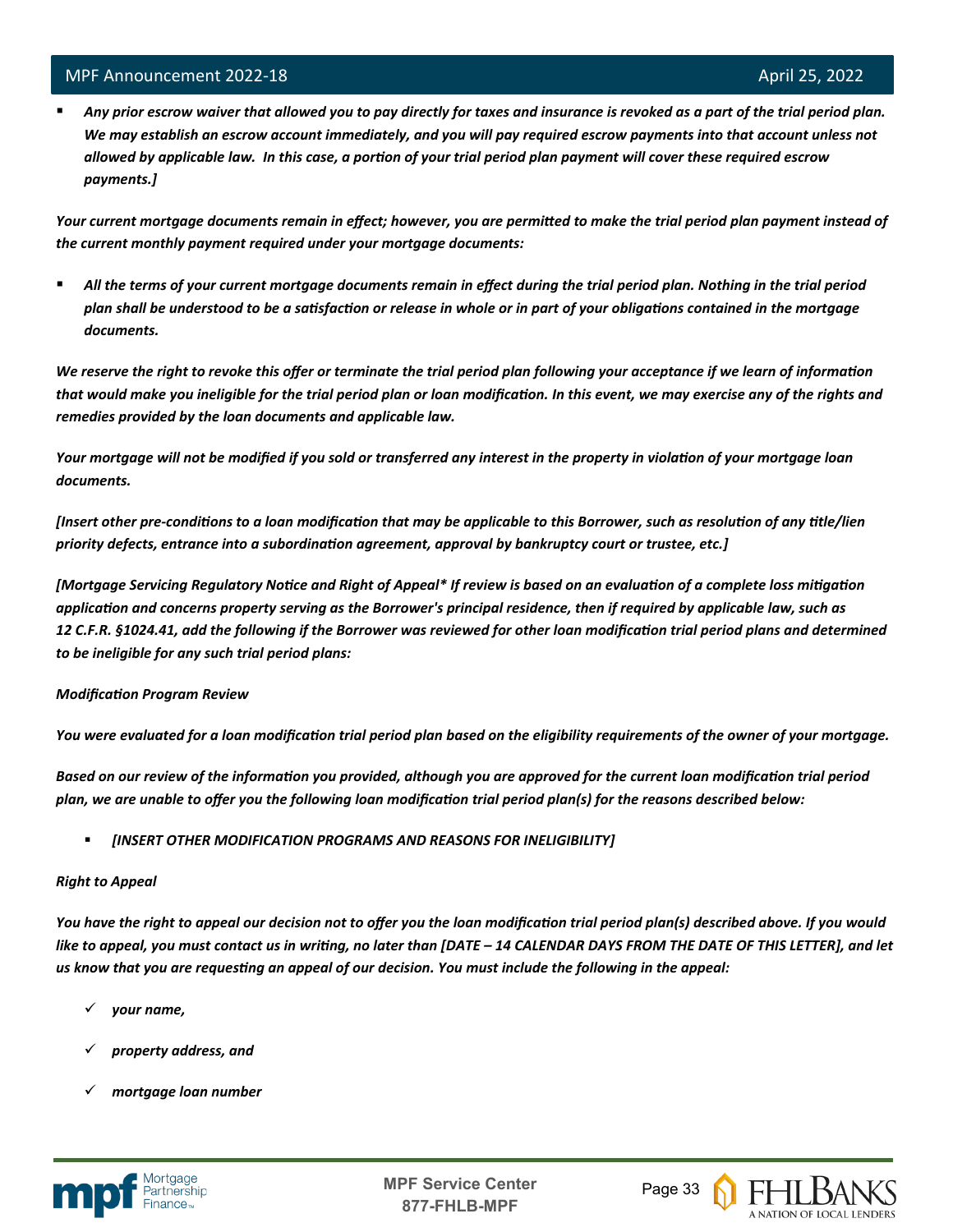*You may also specify the reasons for your appeal, and provide any supporting documentation. Your right to appeal expires [DATE – 14 CALENDAR DAYS FROM THE DATE OF THIS LETTER]. Appeal requests or documentation received after this date may not be considered.* 

*If you elect to appeal:*

l

- *We will provide you a written notice of our appeal decision within 30 calendar days of receiving your appeal. Our appeal decision is final, and not subject to further appeal.*
- *You do not have to accept this offer until resolution of the appeal. If we determine on appeal that you are eligible for a loan modification trial period plan described above, we will send you an offer for that trial period plan. In that case, you will be given 14 calendar days from the date of the appeal decision to let us know that you intend to accept the current trial period plan offer (which may be revised to reflect the new trial period plan payment due dates and payment amounts if you have not already accepted the offer) or the new trial period plan offer. If you wait to make the first trial period plan payment described above until after receiving our appeal decision, your loan will become more delinquent.*
- *Any unpaid interest, and other unpaid amounts, such as escrows for taxes and insurance, will continue to accrue on your mortgage during the appeal.*

*\*Servicers must not send this Mortgage Servicing Regulatory Notice and Right of Appeal to those Borrowers whose properties do not serve as the Borrower's principal residence. Servicers must only send the right of appeal language to Borrowers who have such a right under applicable law, such as 12 C.F.R. §1024.41(h).]*

#### **QUESTIONS?**

CONTACT US [SERVICER'S NAME] Phone: [8XX-XXX-XXXX] Email Address: [SERVICER'S EMAIL] Website: [SERVICER'S WEBSITE]

We are here to help you with your mortgage.





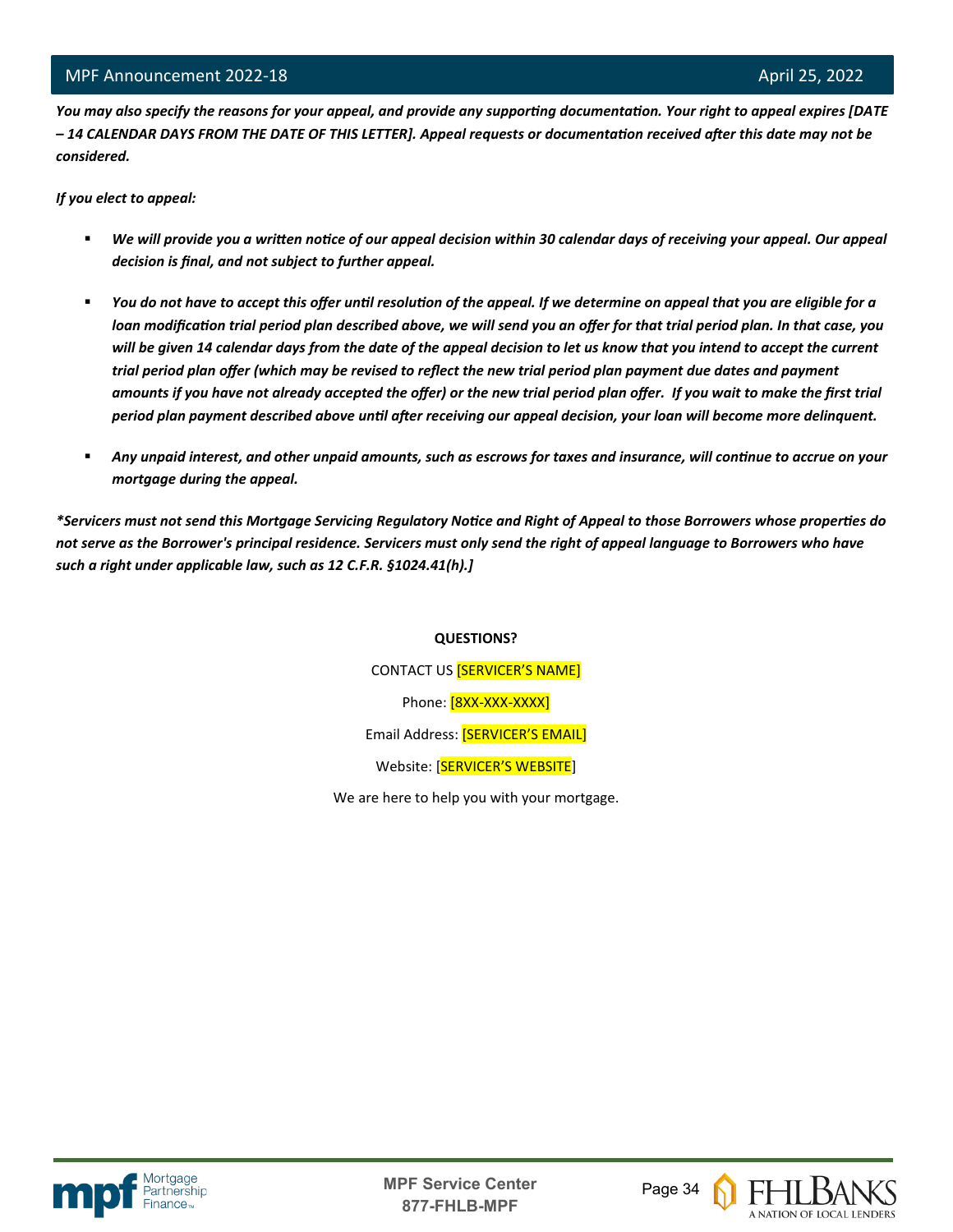# **APPENDIX E**

#### FORM COVID-19 MODIFICATION COVER LETTER

[DATE]

Dear [BORROWER NAME(S)]:

[SUBJECT PROPERTY ADDRESS 1]

[SUBJECT PROPERTY ADDRESS 2]

[CITY, STATE ZIP CODE]

l

REFERENCE: [MPF LOAN NUMBER] [PFI LOAN NUMBER]

Subject: Loss Mitigation Offer Enclosed

#### Dear [BORROWER NAME(S)]:

**We are pleased to inform you that you are eligible for a Loan Modification, which will permanently change the terms of your mortgage**.

If you comply with the terms of the required Trial Period Plan, we will modify your mortgage and may waive all prior late charges that remain unpaid.

The enclosed modification agreement ("Loan Modification Agreement") reflects the proposed terms of your modified mortgage.

#### **Accepting the Offer**

To accept the offer, you must:

- **Sign and return** both copies of the Loan Modification Agreement back to us in the enclosed, pre-paid envelope by **[INSERT DATE]**. If you do not send both signed copies of the Loan Modification Agreement by the above date, you must contact us if you still wish to be considered for a modification.
	- If the Loan Modification Agreement has notary provisions at the end, you must sign both copies before a notary public and return the notarized copies to us.
	- Please make a copy of all documents for your records.
- **Make all remaining trial period payments** on or before the dates they are due. If the trial period payments are made after their due dates or in amounts different from the trial period payment amount required, your mortgage may not be able to be modified.

#### **Summary of Modified Mortgage**

To better understand the proposed terms of your modified mortgage, the following is a summary of your modified mortgage and the Loan Modification Agreement.

**UNPAID PRINCIPAL BALANCE**. Any past due amounts as of the end of the trial period, including unpaid interest, real estate taxes, insurance premiums, and certain assessments paid on your behalf to a third party, will be added to your mortgage loan balance. In addition, your mortgage insurance premium may increase as a result of the higher mortgage loan balance. **If you fulfill the terms of the trial period including, but not limited to, making any remaining trial period payments, we will waive ALL late charges that have accrued and remain unpaid at the end of the trial period.**

[**INTEREST RATE**. [If interest rate is changing: The interest rate on your modified loan will be adjusted as noted in the attached Loan Modification Agreement in Section . If interest rate is not changing: The interest rate on your modified